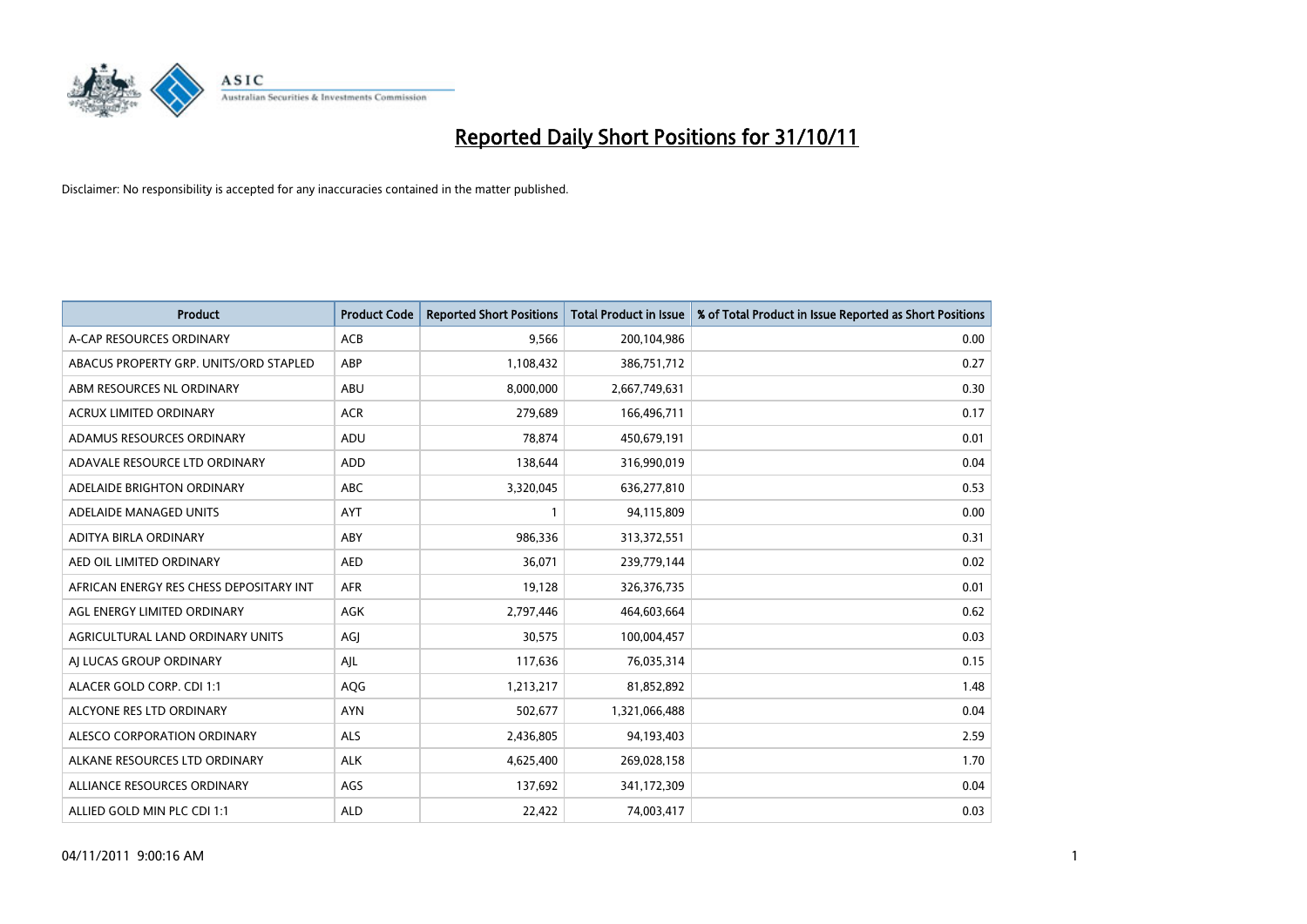

| <b>Product</b>                          | <b>Product Code</b> | <b>Reported Short Positions</b> | <b>Total Product in Issue</b> | % of Total Product in Issue Reported as Short Positions |
|-----------------------------------------|---------------------|---------------------------------|-------------------------------|---------------------------------------------------------|
| ALLIED HEALTH LTD ORDINARY              | AHZ                 | 134,528                         | 643,360,097                   | 0.02                                                    |
| ALTONA MINING LTD ORDINARY              | AOH                 | 554,901                         | 518,687,704                   | 0.11                                                    |
| ALUMINA LIMITED ORDINARY                | <b>AWC</b>          | 40,425,404                      | 2,440,196,187                 | 1.66                                                    |
| AMADEUS ENERGY ORDINARY                 | AMU                 | 454,000                         | 279,534,139                   | 0.16                                                    |
| AMALGAMATED HOLDINGS ORDINARY           | AHD                 | 4                               | 157,480,461                   | 0.00                                                    |
| AMCOR LIMITED ORDINARY                  | <b>AMC</b>          | 2,389,354                       | 1,226,610,819                 | 0.18                                                    |
| AMP LIMITED ORDINARY                    | AMP                 | 10,275,135                      | 2,854,672,784                 | 0.34                                                    |
| AMPELLA MINING ORDINARY                 | <b>AMX</b>          | 835,579                         | 204,985,108                   | 0.41                                                    |
| ANGLOGOLD ASHANTI CDI 5:1               | AGG                 | 4                               | 89,207,765                    | 0.00                                                    |
| ANSELL LIMITED ORDINARY                 | <b>ANN</b>          | 2,751,353                       | 131, 177, 201                 | 2.08                                                    |
| ANZ BANKING GRP LTD ORDINARY            | ANZ                 | 11,572,975                      | 2,629,322,167                 | 0.42                                                    |
| APA GROUP STAPLED SECURITIES            | <b>APA</b>          | 7,775,519                       | 639,334,625                   | 1.20                                                    |
| APEX MINERALS NL ORDINARY               | <b>AXM</b>          | 885,146                         | 5,550,243,713                 | 0.02                                                    |
| APN EUROPEAN RETAIL UNITS STAPLED SEC.  | <b>AEZ</b>          | 11,832                          | 544,910,660                   | 0.00                                                    |
| APN NEWS & MEDIA ORDINARY               | <b>APN</b>          | 25,845,635                      | 630,211,415                   | 4.10                                                    |
| AQUARIUS PLATINUM. ORDINARY             | <b>AQP</b>          | 4,078,251                       | 470,167,206                   | 0.86                                                    |
| AQUILA RESOURCES ORDINARY               | <b>AQA</b>          | 6,313,704                       | 374,368,499                   | 1.66                                                    |
| ARAFURA RESOURCE LTD ORDINARY           | <b>ARU</b>          | 7,332,615                       | 367,980,342                   | 1.97                                                    |
| ARB CORPORATION ORDINARY                | ARP                 | 14,115                          | 72,481,302                    | 0.01                                                    |
| ARDENT LEISURE GROUP STAPLED SECURITIES | AAD                 | 576.585                         | 324, 167, 221                 | 0.17                                                    |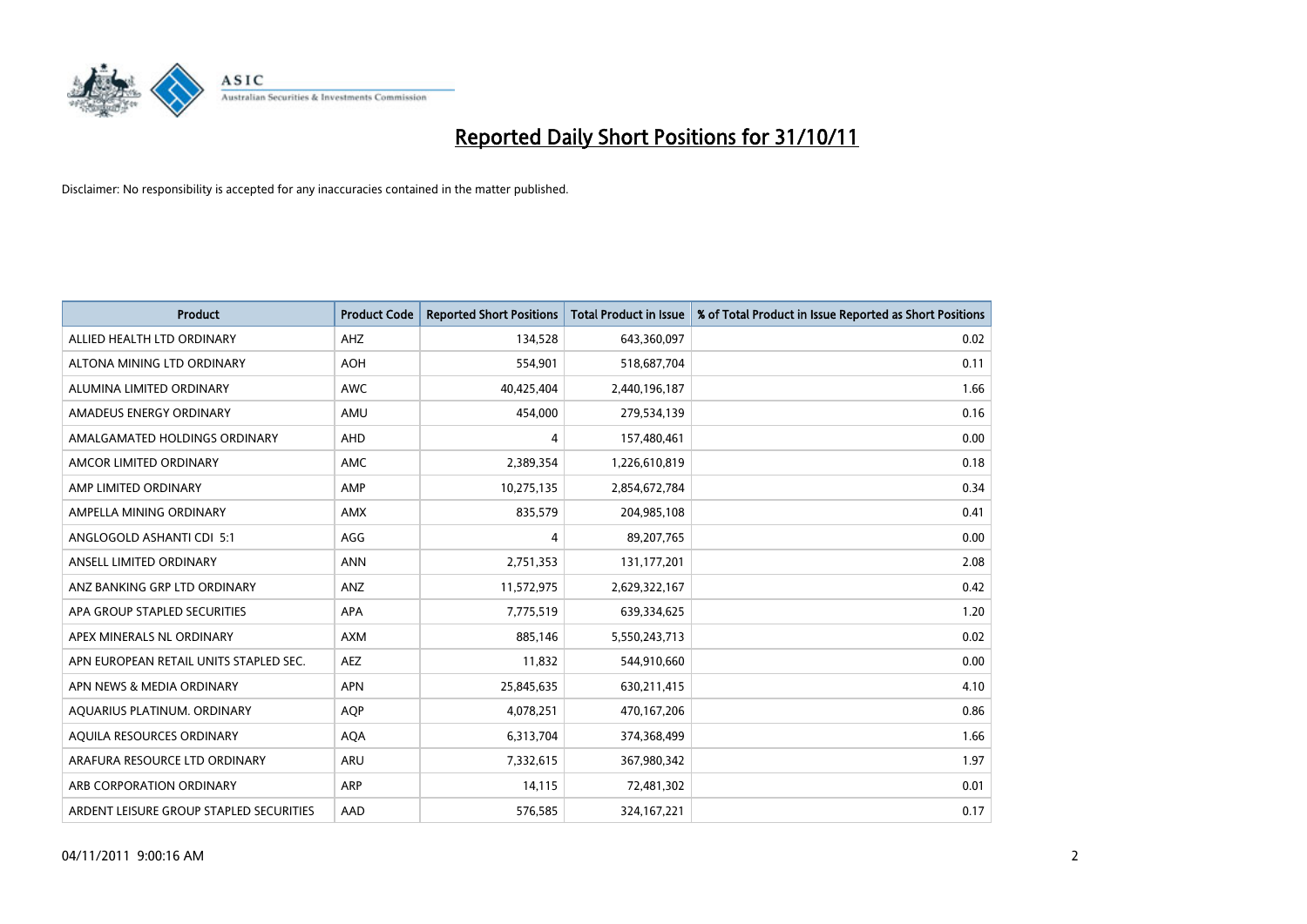

| <b>Product</b>                          | <b>Product Code</b> | <b>Reported Short Positions</b> | <b>Total Product in Issue</b> | % of Total Product in Issue Reported as Short Positions |
|-----------------------------------------|---------------------|---------------------------------|-------------------------------|---------------------------------------------------------|
| ARISTOCRAT LEISURE ORDINARY             | <b>ALL</b>          | 24,476,611                      | 543,181,024                   | 4.50                                                    |
| ASCIANO LIMITED ORDINARY                | <b>AIO</b>          | 15,794,730                      | 2,926,103,883                 | 0.52                                                    |
| ASG GROUP LIMITED ORDINARY              | ASZ                 | 89,990                          | 171,456,889                   | 0.05                                                    |
| ASPEN GROUP ORD/UNITS STAPLED           | <b>APZ</b>          | 992,121                         | 584,985,037                   | 0.17                                                    |
| ASPIRE MINING LTD ORDINARY              | <b>AKM</b>          | 306,192                         | 620,594,556                   | 0.05                                                    |
| <b>ASTON RES LTD ORDINARY</b>           | <b>AZT</b>          | 4,158,832                       | 204,527,604                   | 2.03                                                    |
| ASTRO JAP PROP GROUP STAPLED SECURITIES | AIA                 | 21,998                          | 58,445,002                    | 0.04                                                    |
| ASX LIMITED ORDINARY                    | ASX                 | 1,553,259                       | 175,136,729                   | 0.89                                                    |
| ATLANTIC LIMITED ORDINARY               | ATI                 | 82,071                          | 114,281,650                   | 0.07                                                    |
| ATLAS IRON LIMITED ORDINARY             | <b>AGO</b>          | 13,478,767                      | 889,036,055                   | 1.50                                                    |
| <b>AURORA OIL &amp; GAS ORDINARY</b>    | <b>AUT</b>          | 10,051,269                      | 411,155,343                   | 2.46                                                    |
| <b>AUSDRILL LIMITED ORDINARY</b>        | <b>ASL</b>          | 92,166                          | 301,752,514                   | 0.02                                                    |
| AUSENCO LIMITED ORDINARY                | <b>AAX</b>          | 1,439,901                       | 123,258,843                   | 1.16                                                    |
| <b>AUSTAL LIMITED ORDINARY</b>          | ASB                 | 441,758                         | 188,069,638                   | 0.23                                                    |
| <b>AUSTAR UNITED ORDINARY</b>           | <b>AUN</b>          | 2,361,152                       | 1,271,505,737                 | 0.18                                                    |
| AUSTBROKERS HOLDINGS ORDINARY           | <b>AUB</b>          | 2                               | 55,419,436                    | 0.00                                                    |
| AUSTIN ENGINEERING ORDINARY             | ANG                 | 4,847                           | 72,014,403                    | 0.00                                                    |
| <b>AUSTRALAND ASSETS ASSETS</b>         | AAZPB               | 1,168                           | 2,750,000                     | 0.04                                                    |
| AUSTRALAND PROPERTY STAPLED SECURITY    | <b>ALZ</b>          | 578,090                         | 576,846,597                   | 0.08                                                    |
| AUSTRALIAN AGRICULT. ORDINARY           | AAC                 | 918,104                         | 312,892,824                   | 0.28                                                    |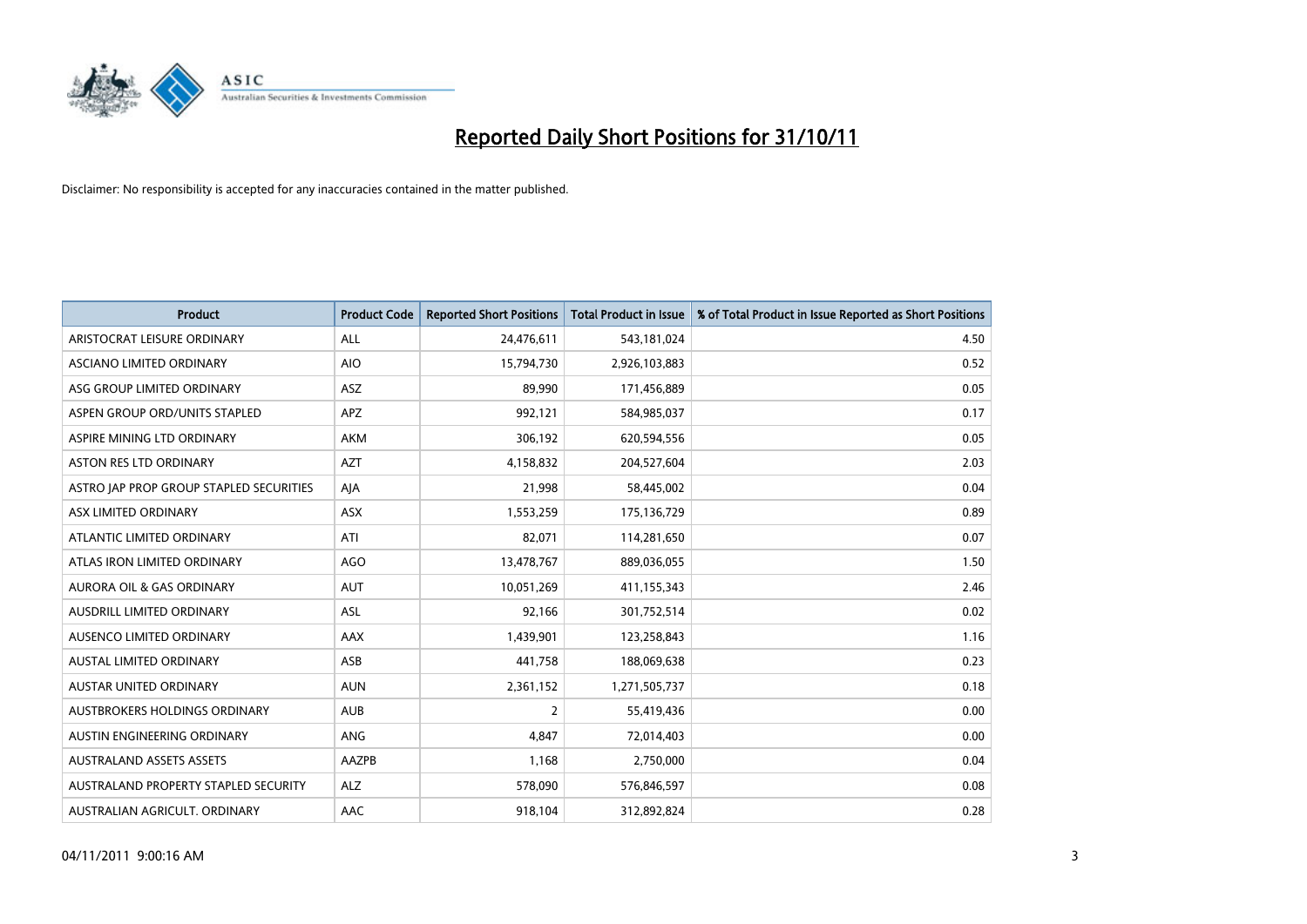

| <b>Product</b>                       | <b>Product Code</b> | <b>Reported Short Positions</b> | <b>Total Product in Issue</b> | % of Total Product in Issue Reported as Short Positions |
|--------------------------------------|---------------------|---------------------------------|-------------------------------|---------------------------------------------------------|
| <b>AUSTRALIAN EDUCATION UNITS</b>    | <b>AEU</b>          | 625,000                         | 175,465,397                   | 0.36                                                    |
| AUSTRALIAN INFRASTR, UNITS/ORDINARY  | <b>AIX</b>          | 13,220,768                      | 620,733,944                   | 2.12                                                    |
| AUSTRALIAN MINES LTD ORDINARY        | <b>AUZ</b>          | 1,400,000                       | 636,910,317                   | 0.22                                                    |
| AUSTRALIAN PHARM. ORDINARY           | API                 | 695,400                         | 488,115,883                   | 0.14                                                    |
| AUTOMOTIVE HOLDINGS ORDINARY         | <b>AHE</b>          | 13,948                          | 260,579,682                   | 0.00                                                    |
| AVANCO RESOURCES LTD ORDINARY        | AVB                 | 1,460,527                       | 793,048,822                   | 0.18                                                    |
| AVEXA LIMITED ORDINARY               | <b>AVX</b>          | 243,657                         | 847,688,779                   | 0.03                                                    |
| AWE LIMITED ORDINARY                 | <b>AWE</b>          | 2,643,410                       | 521,871,941                   | 0.50                                                    |
| AZUMAH RESOURCES ORDINARY            | <b>AZM</b>          | 309,190                         | 282,020,356                   | 0.11                                                    |
| <b>BANDANNA ENERGY ORDINARY</b>      | <b>BND</b>          | 1,078,589                       | 528,481,199                   | 0.19                                                    |
| BANK OF QUEENSLAND. ORDINARY         | <b>BOQ</b>          | 11,144,258                      | 225,369,547                   | 4.94                                                    |
| <b>BANNERMAN RESOURCES ORDINARY</b>  | <b>BMN</b>          | 51,166                          | 234,435,934                   | 0.02                                                    |
| <b>BASE RES LIMITED ORDINARY</b>     | <b>BSE</b>          | 1,339,274                       | 460,440,029                   | 0.29                                                    |
| <b>BATHURST RESOURCES ORDINARY</b>   | <b>BTU</b>          | 11,063,671                      | 688,747,997                   | 1.59                                                    |
| <b>BAUXITE RESOURCE LTD ORDINARY</b> | <b>BAU</b>          | 111,797                         | 235,379,896                   | 0.05                                                    |
| BC IRON LIMITED ORDINARY             | <b>BCI</b>          | 293,679                         | 95,231,000                    | 0.30                                                    |
| BEACH ENERGY LIMITED ORDINARY        | <b>BPT</b>          | 1,676,142                       | 1,107,635,932                 | 0.13                                                    |
| BEADELL RESOURCE LTD ORDINARY        | <b>BDR</b>          | 2,383,186                       | 657,906,946                   | 0.37                                                    |
| BENDIGO AND ADELAIDE ORDINARY        | <b>BEN</b>          | 6,000,819                       | 365,791,887                   | 1.63                                                    |
| BERKELEY RESOURCES ORDINARY          | <b>BKY</b>          | 239,783                         | 174,298,273                   | 0.13                                                    |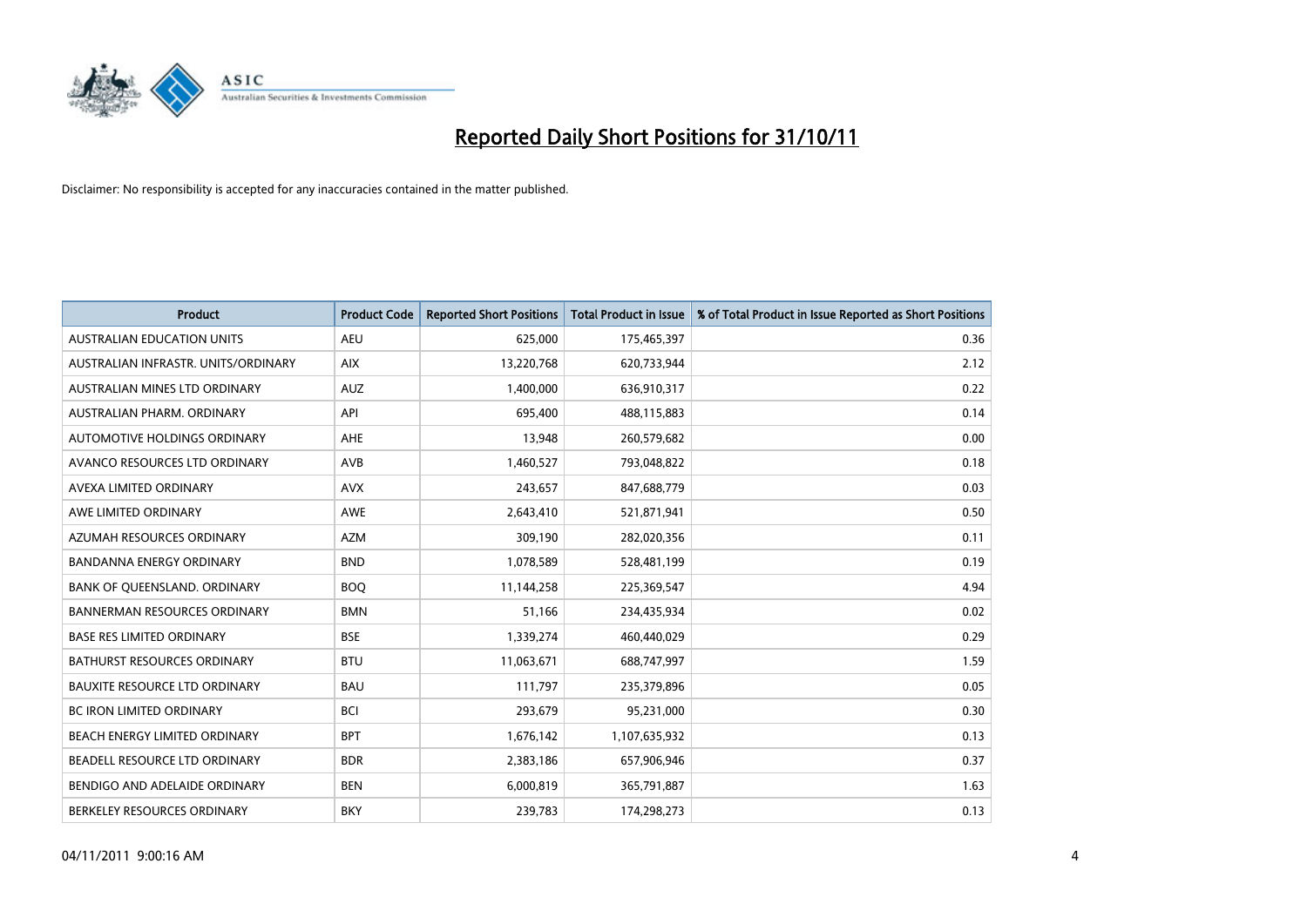

| <b>Product</b>                       | <b>Product Code</b> | <b>Reported Short Positions</b> | <b>Total Product in Issue</b> | % of Total Product in Issue Reported as Short Positions |
|--------------------------------------|---------------------|---------------------------------|-------------------------------|---------------------------------------------------------|
| BETASHARES ASX RES ETF UNITS         | <b>ORE</b>          | 118,220                         | 4,519,665                     | 2.62                                                    |
| BETASHARES US DOLLAR ETF UNITS       | <b>USD</b>          | 256,688                         | 4,725,000                     | 5.43                                                    |
| <b>BHP BILLITON LIMITED ORDINARY</b> | <b>BHP</b>          | 33,398,347                      | 3,211,496,105                 | 1.04                                                    |
| <b>BILLABONG ORDINARY</b>            | <b>BBG</b>          | 25,132,630                      | 255,102,103                   | 9.86                                                    |
| <b>BIOTA HOLDINGS ORDINARY</b>       | <b>BTA</b>          | 1,503,754                       | 181,703,711                   | 0.82                                                    |
| <b>BISALLOY STEEL ORDINARY</b>       | <b>BIS</b>          | 84,480                          | 216,455,965                   | 0.04                                                    |
| BKI INVESTMENT LTD ORDINARY          | BKI                 | 508                             | 425,549,573                   | 0.00                                                    |
| <b>BLACKTHORN RESOURCES ORDINARY</b> | <b>BTR</b>          | 35,848                          | 122,918,000                   | 0.03                                                    |
| <b>BLUESCOPE STEEL LTD ORDINARY</b>  | <b>BSL</b>          | 66,162,589                      | 1,849,170,356                 | 3.57                                                    |
| <b>BOART LONGYEAR ORDINARY</b>       | <b>BLY</b>          | 5,650,594                       | 461,163,412                   | 1.21                                                    |
| <b>BOOM LOGISTICS ORDINARY</b>       | <b>BOL</b>          | 337,999                         | 465,011,147                   | 0.07                                                    |
| BORAL LIMITED, ORDINARY              | <b>BLD</b>          | 37,230,471                      | 744,729,957                   | 4.97                                                    |
| BOTSWANA METALS LTD ORDINARY         | <b>BML</b>          | 7,000                           | 143,717,013                   | 0.00                                                    |
| <b>BOW ENERGY LIMITED ORDINARY</b>   | <b>BOW</b>          | 2,994,292                       | 353,085,646                   | 0.85                                                    |
| <b>BRADKEN LIMITED ORDINARY</b>      | <b>BKN</b>          | 3,391,203                       | 166,601,549                   | 2.03                                                    |
| <b>BRAMBLES LIMITED ORDINARY</b>     | <b>BXB</b>          | 15,140,020                      | 1,480,295,762                 | 1.00                                                    |
| BREVILLE GROUP LTD ORDINARY          | <b>BRG</b>          | 2,739                           | 130,095,322                   | 0.00                                                    |
| <b>BRICKWORKS LIMITED ORDINARY</b>   | <b>BKW</b>          | 84,712                          | 147,567,333                   | 0.06                                                    |
| <b>BROCKMAN RESOURCES ORDINARY</b>   | <b>BRM</b>          | 70,866                          | 144,803,151                   | 0.05                                                    |
| BT INVESTMENT MNGMNT ORDINARY        | <b>BTT</b>          | 1,245,479                       | 267,906,977                   | 0.47                                                    |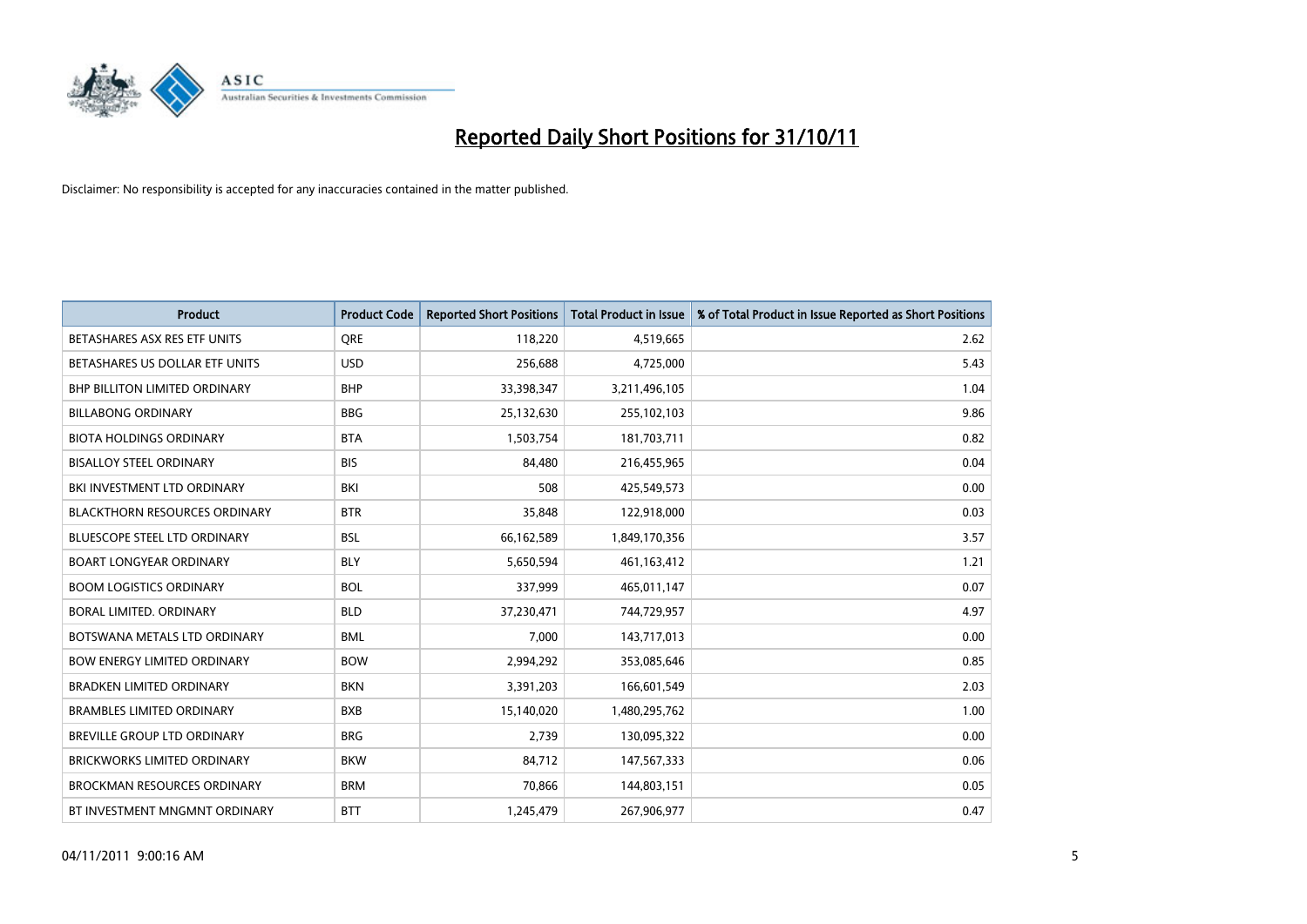

| <b>Product</b>                        | <b>Product Code</b> | <b>Reported Short Positions</b> | <b>Total Product in Issue</b> | % of Total Product in Issue Reported as Short Positions |
|---------------------------------------|---------------------|---------------------------------|-------------------------------|---------------------------------------------------------|
| <b>BURU ENERGY ORDINARY</b>           | <b>BRU</b>          | 655,589                         | 213,963,477                   | 0.31                                                    |
| <b>BWP TRUST ORDINARY UNITS</b>       | <b>BWP</b>          | 377,082                         | 520,012,793                   | 0.06                                                    |
| CABCHARGE AUSTRALIA ORDINARY          | CAB                 | 668,894                         | 120,437,014                   | 0.55                                                    |
| CALTEX AUSTRALIA ORDINARY             | <b>CTX</b>          | 6,000,547                       | 270,000,000                   | 2.24                                                    |
| <b>CAMPBELL BROTHERS ORDINARY</b>     | <b>CPB</b>          | 348,127                         | 67,503,411                    | 0.50                                                    |
| CAPE LAMBERT RES LTD ORDINARY         | <b>CFE</b>          | 906,852                         | 652,171,792                   | 0.14                                                    |
| CARABELLA RES LTD ORDINARY            | <b>CLR</b>          | 17,506                          | 98,778,296                    | 0.02                                                    |
| <b>CARBON ENERGY ORDINARY</b>         | <b>CNX</b>          | 401,978                         | 698,517,858                   | 0.05                                                    |
| <b>CARDNO LIMITED ORDINARY</b>        | CDD                 | 3,977                           | 110,301,978                   | 0.00                                                    |
| CARNARVON PETROLEUM ORDINARY          | <b>CVN</b>          | 1,694,186                       | 690,320,634                   | 0.23                                                    |
| CARNEGIE WAVE ENERGY ORDINARY         | <b>CWE</b>          | 83,000                          | 901,487,627                   | 0.01                                                    |
| <b>CARPATHIAN RESOURCES ORDINARY</b>  | <b>CPN</b>          | 75,000                          | 265,533,501                   | 0.03                                                    |
| CARPENTARIA EXP. LTD ORDINARY         | CAP                 | 9,777                           | 98,991,301                    | 0.01                                                    |
| CARSALES.COM LTD ORDINARY             | <b>CRZ</b>          | 16,293,823                      | 233,971,831                   | 6.96                                                    |
| <b>CASH CONVERTERS ORDINARY</b>       | CCV                 | 55,296                          | 379,761,025                   | 0.01                                                    |
| <b>CASPIAN OIL &amp; GAS ORDINARY</b> | <b>CIG</b>          | 50,000                          | 1,331,500,513                 | 0.00                                                    |
| <b>CASTLE MINERALS ORDINARY</b>       | <b>CDT</b>          | 2,090                           | 113,502,677                   | 0.00                                                    |
| CATALPA RESOURCES DEF EX CONQUEST     | <b>CAHN</b>         | 24,912                          | 180,400,884                   | 0.01                                                    |
| CATALPA RESOURCES ORDINARY            | <b>CAH</b>          | 580,090                         | 179,124,743                   | 0.32                                                    |
| <b>CELLNET GROUP ORDINARY</b>         | <b>CLT</b>          | 1,342                           | 61,231,382                    | 0.00                                                    |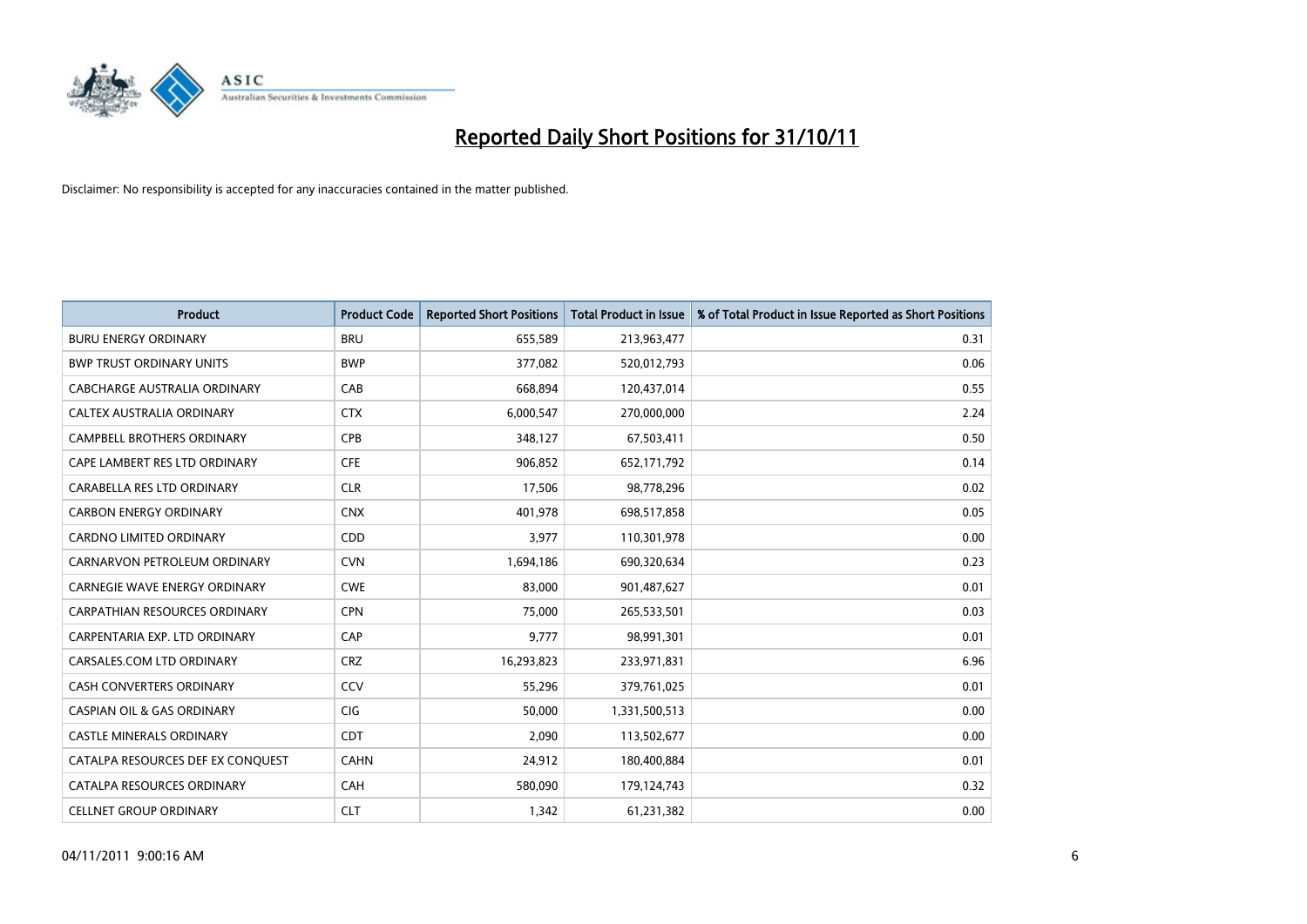

| <b>Product</b>                          | <b>Product Code</b> | <b>Reported Short Positions</b> | <b>Total Product in Issue</b> | % of Total Product in Issue Reported as Short Positions |
|-----------------------------------------|---------------------|---------------------------------|-------------------------------|---------------------------------------------------------|
| <b>CENTRAL PETROLEUM ORDINARY</b>       | <b>CTP</b>          | 11,455                          | 1,073,304,842                 | 0.00                                                    |
| CENTRO PROPERTIES UNITS/ORD STAPLED     | <b>CNP</b>          | 29,264                          | 972,414,514                   | 0.00                                                    |
| CENTRO RETAIL GROUP STAPLED SECURITIES  | <b>CER</b>          | 962,578                         | 2,286,399,424                 | 0.04                                                    |
| <b>CERAMIC FUEL CELLS ORDINARY</b>      | <b>CFU</b>          | 211,538                         | 1,208,017,416                 | 0.02                                                    |
| <b>CFS RETAIL PROPERTY UNITS</b>        | <b>CFX</b>          | 63,165,202                      | 2,839,591,911                 | 2.23                                                    |
| <b>CGA MINING LIMITED ORDINARY</b>      | <b>CGX</b>          | 65.433                          | 333,475,726                   | 0.02                                                    |
| <b>CHALICE GOLD MINES ORDINARY</b>      | <b>CHN</b>          | 200                             | 250,030,886                   | 0.00                                                    |
| CHALLENGER DIV.PRO. STAPLED UNITS       | <b>CDI</b>          | 159,453                         | 893,936,670                   | 0.01                                                    |
| CHALLENGER INFRAST. STAPLED UNITS       | <b>CIF</b>          | 33,101                          | 316,223,785                   | 0.01                                                    |
| <b>CHALLENGER LIMITED ORDINARY</b>      | CGF                 | 4,233,801                       | 553,340,221                   | 0.77                                                    |
| CHANDLER MACLEOD LTD ORDINARY           | <b>CMG</b>          | 11,970                          | 466,466,720                   | 0.00                                                    |
| CHARTER HALL GROUP STAPLED US PROHIBIT. | <b>CHC</b>          | 426,814                         | 308,040,283                   | 0.12                                                    |
| <b>CHARTER HALL OFFICE UNIT</b>         | COO                 | 3,034,566                       | 493,319,730                   | 0.61                                                    |
| <b>CHARTER HALL RETAIL UNITS</b>        | <b>COR</b>          | 1,432,652                       | 299,628,571                   | 0.47                                                    |
| CITIGOLD CORP LTD ORDINARY              | <b>CTO</b>          | 2,059,217                       | 1,105,078,301                 | 0.18                                                    |
| CLINUVEL PHARMACEUT, ORDINARY           | CUV                 | 4,127                           | 30,394,206                    | 0.01                                                    |
| <b>CLOUGH LIMITED ORDINARY</b>          | <b>CLO</b>          | 126,571                         | 768,901,269                   | 0.01                                                    |
| CO2 GROUP LIMITED ORDINARY              | COZ                 | 506,500                         | 282,027,305                   | 0.18                                                    |
| <b>COAL &amp; ALLIED ORDINARY</b>       | <b>CNA</b>          | 690                             | 86,584,735                    | 0.00                                                    |
| COAL OF AFRICA LTD ORDINARY             | <b>CZA</b>          | 253,165                         | 532,284,573                   | 0.05                                                    |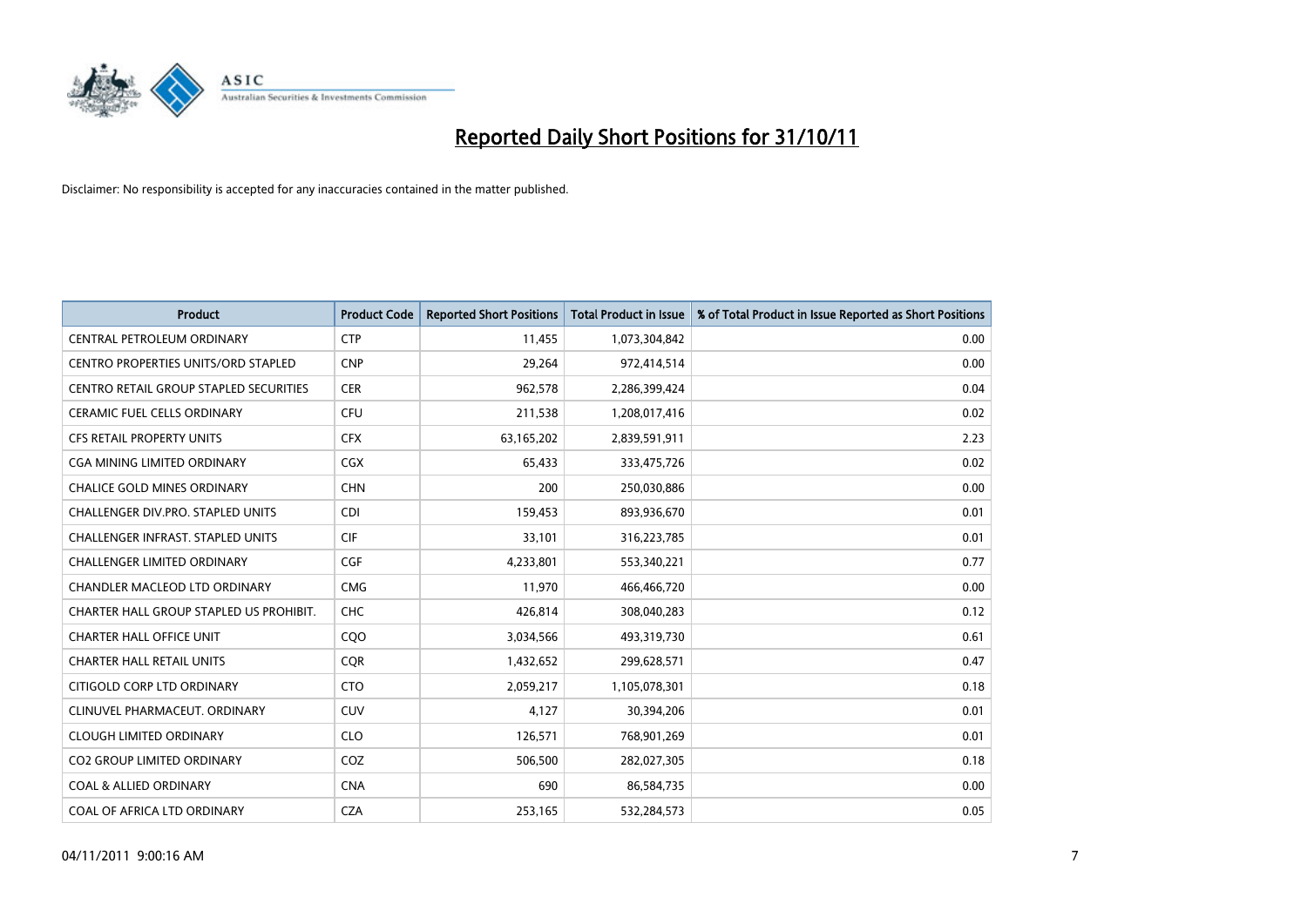

| <b>Product</b>                          | <b>Product Code</b> | <b>Reported Short Positions</b> | <b>Total Product in Issue</b> | % of Total Product in Issue Reported as Short Positions |
|-----------------------------------------|---------------------|---------------------------------|-------------------------------|---------------------------------------------------------|
| <b>COALSPUR MINES LTD ORDINARY</b>      | <b>CPL</b>          | 972,824                         | 579,768,744                   | 0.16                                                    |
| COBAR CONSOLIDATED ORDINARY             | CCU                 | 21,202                          | 201,313,488                   | 0.01                                                    |
| COCA-COLA AMATIL ORDINARY               | <b>CCL</b>          | 6,294,728                       | 759,567,552                   | 0.79                                                    |
| COCHLEAR LIMITED ORDINARY               | <b>COH</b>          | 3,476,854                       | 56,902,433                    | 6.13                                                    |
| <b>COCKATOO COAL ORDINARY</b>           | <b>COK</b>          | 7,381,014                       | 1,016,196,908                 | 0.72                                                    |
| <b>COFFEY INTERNATIONAL ORDINARY</b>    | <b>COF</b>          | 161,552                         | 181,610,808                   | 0.08                                                    |
| <b>COKAL LTD ORDINARY</b>               | <b>CKA</b>          | 392,815                         | 132,073,134                   | 0.30                                                    |
| COMMONWEALTH BANK, ORDINARY             | <b>CBA</b>          | 29,737,783                      | 1,576,237,644                 | 1.83                                                    |
| <b>COMMONWEALTH PROP ORDINARY UNITS</b> | <b>CPA</b>          | 34,350,775                      | 2,458,123,552                 | 1.38                                                    |
| <b>COMPASS RESOURCES ORDINARY</b>       | <b>CMR</b>          | 160,952                         | 147,402,920                   | 0.11                                                    |
| COMPUTERSHARE LTD ORDINARY              | <b>CPU</b>          | 3,495,975                       | 555,664,059                   | 0.58                                                    |
| <b>CONNECTEAST GROUP STAPLED</b>        | <b>CEU</b>          | 1,530,107                       | 3,940,145,951                 | 0.04                                                    |
| CONQUEST MINING ORDINARY                | COT                 | 81,822                          | 601,336,279                   | 0.01                                                    |
| CONSOLIDATED MEDIA, ORDINARY            | <b>CMI</b>          | 1,675,161                       | 561,834,996                   | 0.29                                                    |
| <b>CONTANGO MICROCAP ORDINARY</b>       | <b>CTN</b>          | 7,500                           | 147,467,406                   | 0.01                                                    |
| CONTINENTAL COAL LTD ORDINARY           | CCC                 | 66,845                          | 372,662,917                   | 0.02                                                    |
| COOPER ENERGY LTD ORDINARY              | <b>COE</b>          | 89,539                          | 292,576,001                   | 0.03                                                    |
| COPPER STRIKE LTD ORDINARY              | <b>CSE</b>          | 714                             | 129,455,571                   | 0.00                                                    |
| <b>CORDLIFE LIMITED ORDINARY</b>        | CBB                 |                                 | 150,887,354                   | 0.00                                                    |
| COUNT FINANCIAL ORDINARY                | COU                 | 427,842                         | 262,282,684                   | 0.16                                                    |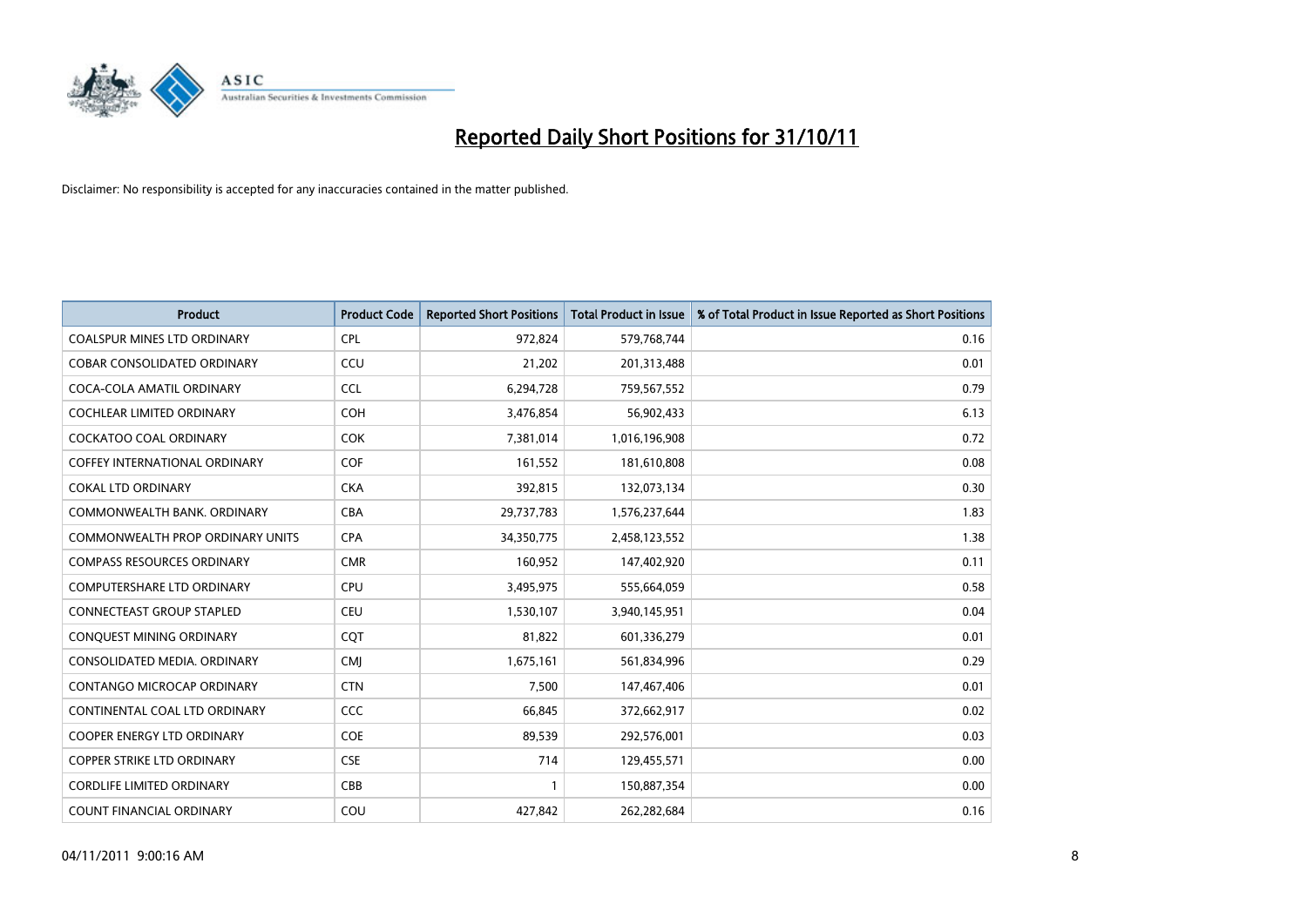

| <b>Product</b>                          | <b>Product Code</b> | <b>Reported Short Positions</b> | <b>Total Product in Issue</b> | % of Total Product in Issue Reported as Short Positions |
|-----------------------------------------|---------------------|---------------------------------|-------------------------------|---------------------------------------------------------|
| <b>CREDIT CORP GROUP ORDINARY</b>       | <b>CCP</b>          | 7,162                           | 45,571,114                    | 0.01                                                    |
| <b>CROMWELL PROP STAPLED SECURITIES</b> | <b>CMW</b>          | 82,780                          | 966,845,859                   | 0.01                                                    |
| CROWN LIMITED ORDINARY                  | <b>CWN</b>          | 1,909,017                       | 728,394,185                   | 0.24                                                    |
| <b>CSG LIMITED ORDINARY</b>             | CSV                 | 644,579                         | 282,567,499                   | 0.23                                                    |
| <b>CSL LIMITED ORDINARY</b>             | <b>CSL</b>          | 4,292,429                       | 524,999,269                   | 0.79                                                    |
| <b>CSR LIMITED ORDINARY</b>             | <b>CSR</b>          | 20,414,242                      | 506,000,315                   | 4.02                                                    |
| <b>CUDECO LIMITED ORDINARY</b>          | CDU                 | 1,645,853                       | 138,649,865                   | 1.19                                                    |
| <b>CUSTOMERS LIMITED ORDINARY</b>       | <b>CUS</b>          | 18,535                          | 134,869,357                   | 0.01                                                    |
| DART ENERGY LTD ORDINARY                | <b>DTE</b>          | 6,270,449                       | 720,875,002                   | 0.87                                                    |
| DAVID JONES LIMITED ORDINARY            | <b>DJS</b>          | 56,023,463                      | 520,751,395                   | 10.74                                                   |
| DECMIL GROUP LIMITED ORDINARY           | <b>DCG</b>          | 60,266                          | 124,269,568                   | 0.03                                                    |
| DEEP YELLOW LIMITED ORDINARY            | <b>DYL</b>          | 15,876                          | 1,128,506,403                 | 0.00                                                    |
| DEVINE LIMITED ORDINARY                 | <b>DVN</b>          | 1,700                           | 634,918,223                   | 0.00                                                    |
| DEXUS PROPERTY GROUP STAPLED UNITS      | <b>DXS</b>          | 14,235,477                      | 4,839,024,176                 | 0.27                                                    |
| DISCOVERY METALS LTD ORDINARY           | <b>DML</b>          | 7,423,454                       | 439,128,231                   | 1.70                                                    |
| DOMINO PIZZA ENTERPR ORDINARY           | <b>DMP</b>          | 121,832                         | 69,064,674                    | 0.18                                                    |
| DOWNER EDI LIMITED ORDINARY             | <b>DOW</b>          | 5,241,890                       | 429,100,296                   | 1.20                                                    |
| DUET GROUP STAPLED US PROHIBIT.         | <b>DUE</b>          | 8,503,089                       | 1,091,628,341                 | 0.78                                                    |
| DULUXGROUP LIMITED ORDINARY             | <b>DLX</b>          | 9,885,827                       | 367,456,259                   | 2.68                                                    |
| EASTERN STAR GAS ORDINARY               | ESG                 | 9,807,365                       | 992,847,041                   | 0.97                                                    |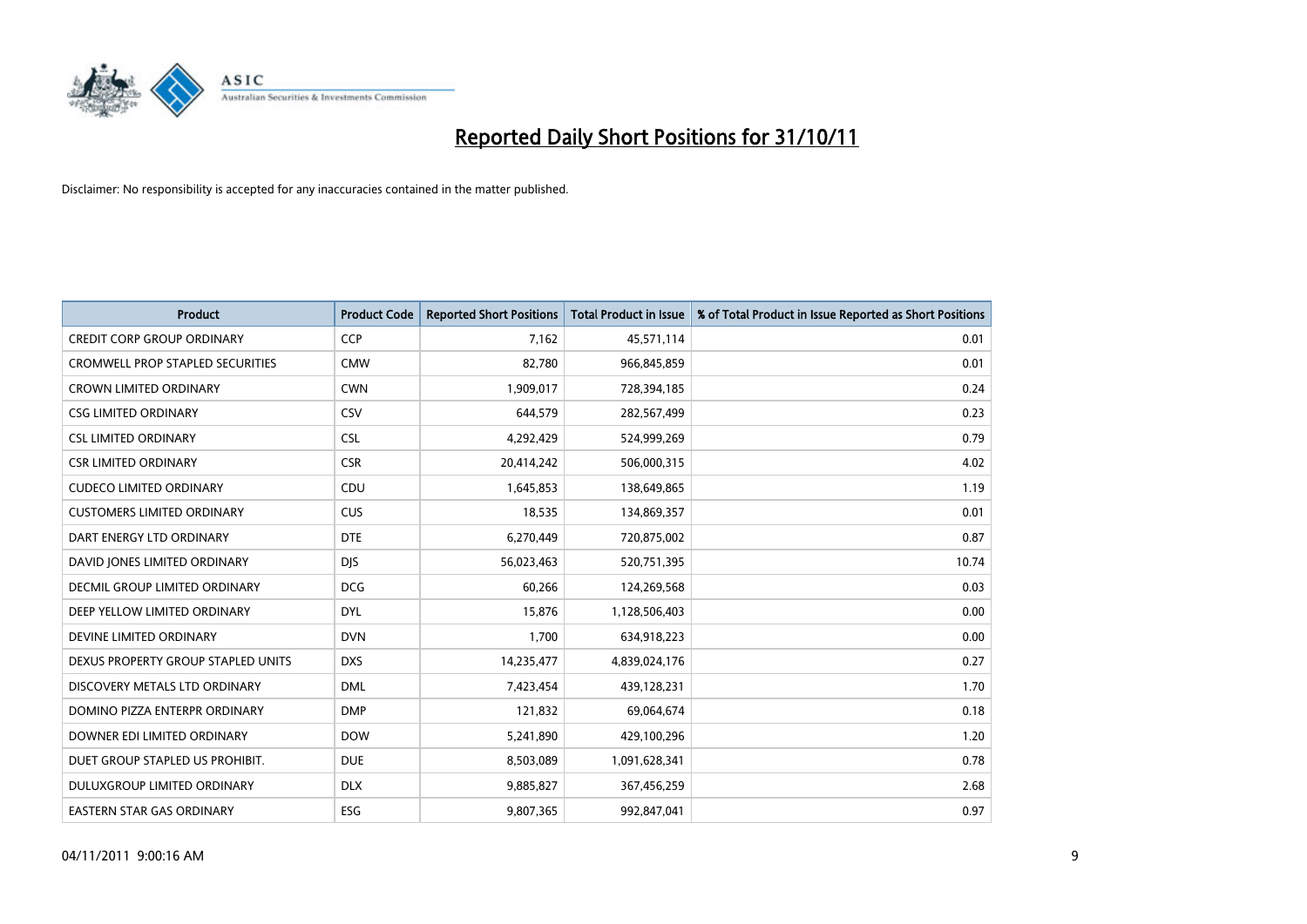

| <b>Product</b>                        | <b>Product Code</b> | <b>Reported Short Positions</b> | <b>Total Product in Issue</b> | % of Total Product in Issue Reported as Short Positions |
|---------------------------------------|---------------------|---------------------------------|-------------------------------|---------------------------------------------------------|
| ECHO ENTERTAINMENT ORDINARY           | <b>EGP</b>          | 6,204,516                       | 688,019,737                   | 0.90                                                    |
| ELDERS LIMITED ORDINARY               | <b>ELD</b>          | 15,690,268                      | 448,598,480                   | 3.48                                                    |
| ELDORADO GOLD CORP CDI 1:1            | EAU                 | 20,308                          | 9,672,394                     | 0.22                                                    |
| ELEMENTAL MINERALS ORDINARY           | <b>ELM</b>          | 226,622                         | 222,710,867                   | 0.10                                                    |
| ELEMENTOS LIMITED ORDINARY            | <b>ELT</b>          | 16                              | 77,068,979                    | 0.00                                                    |
| ELIXIR PETROLEUM LTD ORDINARY         | <b>EXR</b>          | 324,400                         | 217,288,472                   | 0.15                                                    |
| <b>EMECO HOLDINGS ORDINARY</b>        | <b>EHL</b>          | 2,234,669                       | 631,237,586                   | 0.36                                                    |
| ENERGY RESOURCES ORDINARY 'A'         | <b>ERA</b>          | 9,652,396                       | 439,534,227                   | 2.18                                                    |
| <b>ENERGY WORLD CORPOR, ORDINARY</b>  | <b>EWC</b>          | 18,092,949                      | 1,734,166,672                 | 1.04                                                    |
| <b>ENTEK ENERGY LTD ORDINARY</b>      | <b>ETE</b>          | 489,903                         | 510,657,387                   | 0.10                                                    |
| ENTELLECT LIMITED ORDINARY            | <b>ESN</b>          | 464,050                         | 985,337,932                   | 0.05                                                    |
| <b>ENVESTRA LIMITED ORDINARY</b>      | <b>ENV</b>          | 3,151,010                       | 1,468,560,201                 | 0.21                                                    |
| EQUATORIAL RES LTD ORDINARY           | <b>EQX</b>          | 4,057                           | 113,048,553                   | 0.00                                                    |
| <b>EXCO RESOURCES LTD ORDINARY</b>    | EXS                 | 250,000                         | 351,544,187                   | 0.07                                                    |
| <b>EXTRACT RESOURCES ORDINARY</b>     | EXT                 | 405,099                         | 251,159,163                   | 0.15                                                    |
| FAIRFAX MEDIA LTD ORDINARY            | <b>FXI</b>          | 336,432,730                     | 2,351,955,725                 | 14.28                                                   |
| FAR LTD ORDINARY                      | <b>FAR</b>          | 21,000,000                      | 1,245,401,164                 | 1.69                                                    |
| FISHER & PAYKEL APP. ORDINARY         | <b>FPA</b>          | 18,298                          | 724,235,162                   | 0.00                                                    |
| FKP PROPERTY GROUP STAPLED SECURITIES | <b>FKP</b>          | 22,694,181                      | 1,197,968,723                 | 1.87                                                    |
| FLEETWOOD CORP ORDINARY               | <b>FWD</b>          | 246,205                         | 58,696,301                    | 0.40                                                    |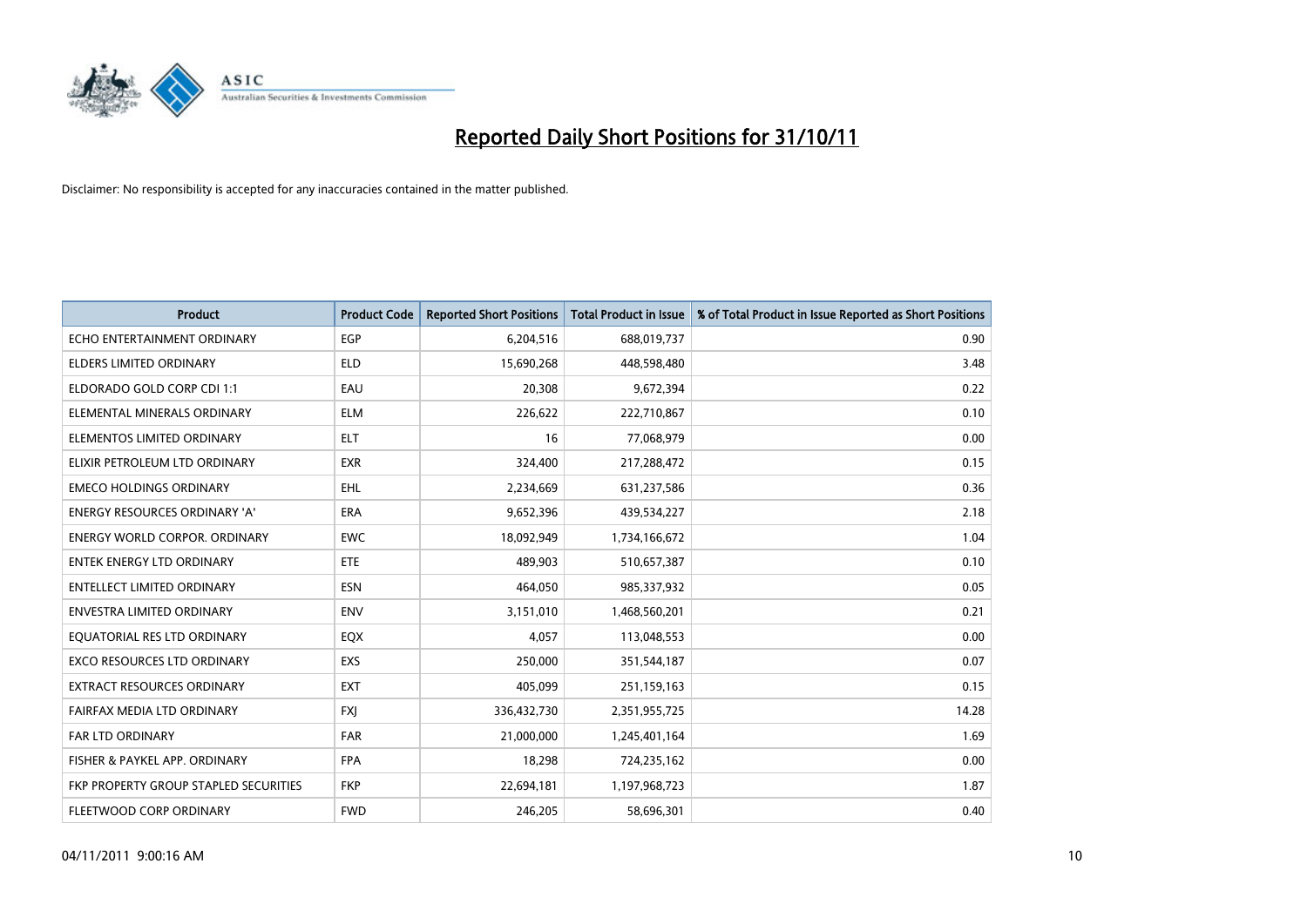

| <b>Product</b>                       | <b>Product Code</b> | <b>Reported Short Positions</b> | <b>Total Product in Issue</b> | % of Total Product in Issue Reported as Short Positions |
|--------------------------------------|---------------------|---------------------------------|-------------------------------|---------------------------------------------------------|
| <b>FLETCHER BUILDING ORDINARY</b>    | <b>FBU</b>          | 8,594,987                       | 680,739,504                   | 1.24                                                    |
| FLEXIGROUP LIMITED ORDINARY          | <b>FXL</b>          | 195,622                         | 277,862,586                   | 0.07                                                    |
| <b>FLIGHT CENTRE ORDINARY</b>        | <b>FLT</b>          | 6,542,157                       | 99,982,877                    | 6.53                                                    |
| FLINDERS MINES LTD ORDINARY          | <b>FMS</b>          | 21,682,268                      | 1,821,300,404                 | 1.18                                                    |
| <b>FOCUS MINERALS LTD ORDINARY</b>   | <b>FML</b>          | 7,644,348                       | 4,320,773,701                 | 0.17                                                    |
| <b>FORGE GROUP LIMITED ORDINARY</b>  | FGE                 | 102,918                         | 83,429,014                    | 0.12                                                    |
| <b>FORTE ENERGY NL ORDINARY</b>      | FTE                 | 2,658,986                       | 695,589,311                   | 0.38                                                    |
| <b>FORTESCUE METALS GRP ORDINARY</b> | <b>FMG</b>          | 68,284,714                      | 3,113,798,659                 | 2.15                                                    |
| <b>FOSTER'S GROUP ORDINARY</b>       | FGL                 | 6,794,528                       | 1,941,514,539                 | 0.32                                                    |
| FTD CORPORATION ORDINARY             | <b>FTD</b>          | 8,088                           | 36,474,593                    | 0.02                                                    |
| FUNTASTIC LIMITED ORDINARY           | <b>FUN</b>          | 322,528                         | 340,997,682                   | 0.09                                                    |
| <b>G.U.D. HOLDINGS ORDINARY</b>      | <b>GUD</b>          | 496,907                         | 70,107,387                    | 0.71                                                    |
| <b>GALAXY RESOURCES ORDINARY</b>     | GXY                 | 2,651,551                       | 323,327,000                   | 0.81                                                    |
| <b>GEODYNAMICS LIMITED ORDINARY</b>  | GDY                 | 35,392                          | 337,942,224                   | 0.01                                                    |
| <b>GINDALBIE METALS LTD ORDINARY</b> | <b>GBG</b>          | 25,411,400                      | 1,135,565,349                 | 2.24                                                    |
| <b>GLOBAL MINING ORDINARY</b>        | <b>GMI</b>          | 8,951                           | 184,894,556                   | 0.00                                                    |
| <b>GLOUCESTER COAL ORDINARY</b>      | GCL                 | 1,559,008                       | 202,905,967                   | 0.75                                                    |
| <b>GME RESOURCES LTD ORDINARY</b>    | <b>GME</b>          | 800                             | 322,635,902                   | 0.00                                                    |
| <b>GOLD ONE INT LTD ORDINARY</b>     | GDO                 | 1,408,476                       | 809,004,592                   | 0.17                                                    |
| <b>GOLDEN WEST RESOURCE ORDINARY</b> | <b>GWR</b>          | 1,617                           | 192,082,567                   | 0.00                                                    |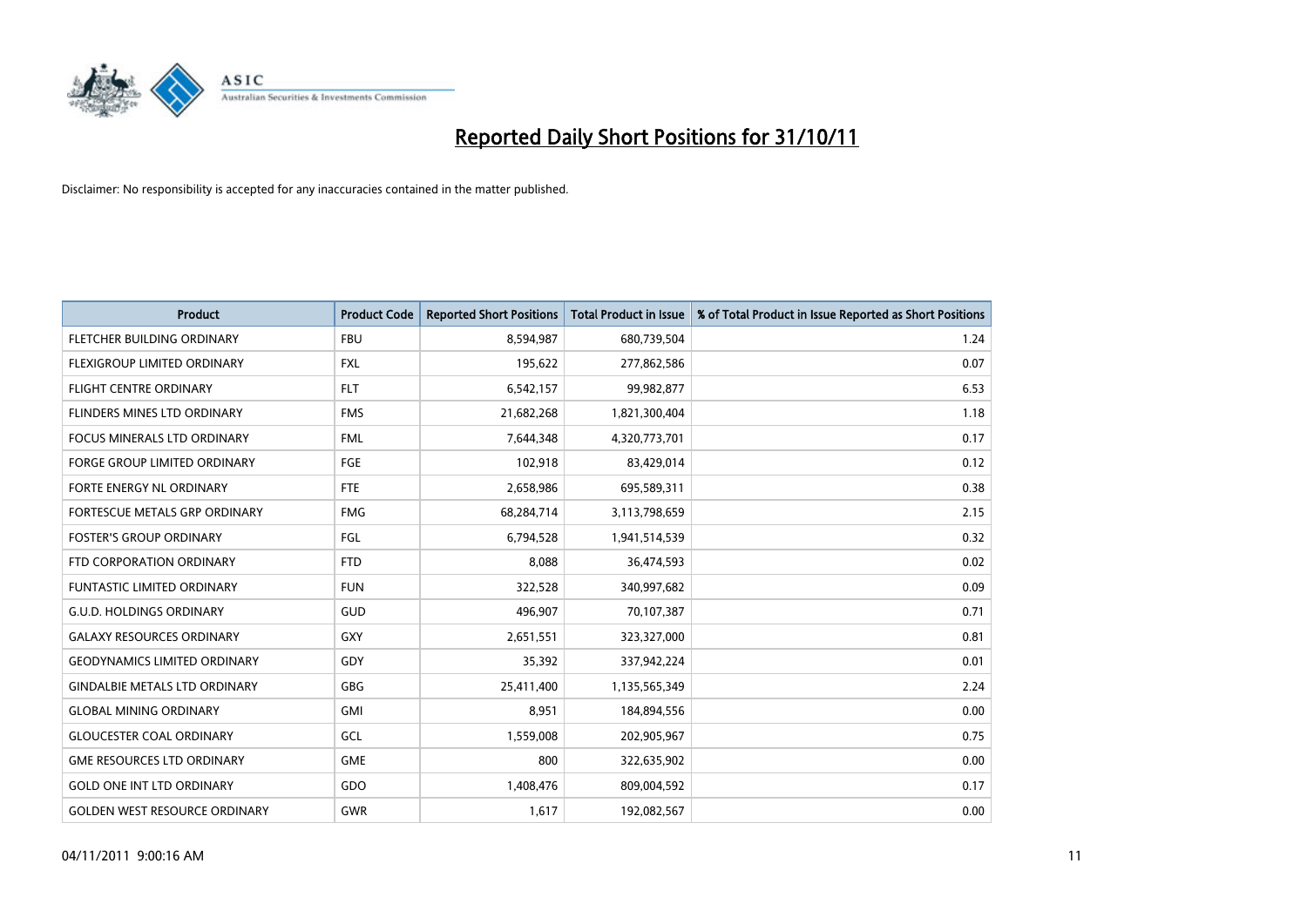

| <b>Product</b>                            | <b>Product Code</b> | <b>Reported Short Positions</b> | <b>Total Product in Issue</b> | % of Total Product in Issue Reported as Short Positions |
|-------------------------------------------|---------------------|---------------------------------|-------------------------------|---------------------------------------------------------|
| <b>GOODMAN FIELDER, DEFERRED</b>          | <b>GFFN</b>         | 136,068                         | 143,790,254                   | 0.09                                                    |
| <b>GOODMAN FIELDER. ORDINARY</b>          | <b>GFF</b>          | 67,447,623                      | 1,793,843,797                 | 3.76                                                    |
| <b>GOODMAN GROUP STAPLED US PROHIBIT.</b> | <b>GMG</b>          | 28,102,328                      | 7,394,907,651                 | 0.35                                                    |
| <b>GPT GROUP STAPLED SEC.</b>             | <b>GPT</b>          | 18,994,469                      | 1,836,242,729                 | 1.03                                                    |
| <b>GRAINCORP LIMITED A CLASS ORDINARY</b> | <b>GNC</b>          | 660,482                         | 198,318,900                   | 0.33                                                    |
| <b>GRANGE RESOURCES, ORDINARY</b>         | <b>GRR</b>          | 139,528                         | 1,153,937,134                 | 0.01                                                    |
| <b>GREENCAP LIMITED ORDINARY</b>          | GCG                 |                                 | 262,515,385                   | 0.00                                                    |
| <b>GREENLAND MIN EN LTD ORDINARY</b>      | GGG                 | 2,870,076                       | 410,407,582                   | 0.68                                                    |
| <b>GRYPHON MINERALS LTD ORDINARY</b>      | GRY                 | 1,573,117                       | 300,122,058                   | 0.52                                                    |
| <b>GUILDFORD COAL LTD ORDINARY</b>        | <b>GUF</b>          | 2,246,020                       | 219,654,168                   | 1.04                                                    |
| <b>GUINNESS PEAT GROUP. CDI 1:1</b>       | <b>GPG</b>          | 54                              | 274,801,825                   | 0.00                                                    |
| <b>GUNNS LIMITED ORDINARY</b>             | <b>GNS</b>          | 55,321,707                      | 848,401,559                   | 6.50                                                    |
| <b>GWA GROUP LTD ORDINARY</b>             | <b>GWA</b>          | 9,725,838                       | 301,525,014                   | 3.23                                                    |
| HARANGA RES LTD ORDINARY                  | <b>HAR</b>          | 100,000                         | 142,135,002                   | 0.07                                                    |
| HARVEY NORMAN ORDINARY                    | <b>HVN</b>          | 48,027,449                      | 1,062,316,784                 | 4.52                                                    |
| HASTIE GROUP LIMITED ORDINARY             | <b>HST</b>          | 2,304,924                       | 1,373,486,652                 | 0.17                                                    |
| HASTINGS DIVERSIFIED STAPLED SECURITY     | <b>HDF</b>          | 3,702,761                       | 530,001,072                   | 0.69                                                    |
| <b>HEARTWARE INT INC CDI 35:1</b>         | <b>HIN</b>          | 272,008                         | 48,598,550                    | 0.56                                                    |
| <b>HENDERSON GROUP CDI 1:1</b>            | <b>HGG</b>          | 10,998,871                      | 642,886,460                   | 1.69                                                    |
| HEA HOLDINGS LIMITED ORDINARY             | <b>HFA</b>          | 8.273                           | 117,332,831                   | 0.00                                                    |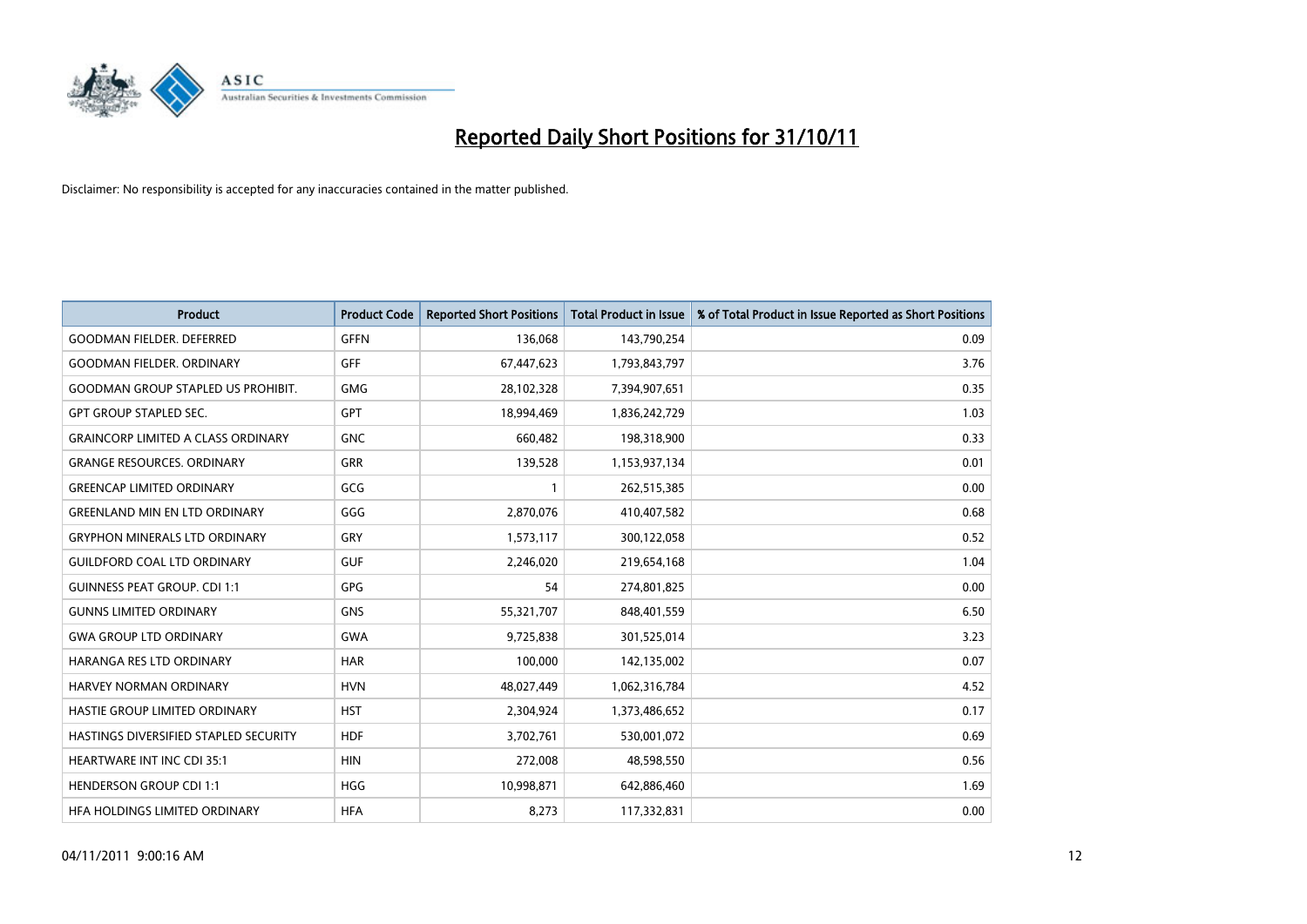

| <b>Product</b>                      | <b>Product Code</b> | <b>Reported Short Positions</b> | <b>Total Product in Issue</b> | % of Total Product in Issue Reported as Short Positions |
|-------------------------------------|---------------------|---------------------------------|-------------------------------|---------------------------------------------------------|
| <b>HIGHLANDS PACIFIC ORDINARY</b>   | <b>HIG</b>          | 2,464,255                       | 686,082,148                   | 0.36                                                    |
| HILLGROVE RES LTD ORDINARY          | <b>HGO</b>          | 1,577,331                       | 793,698,575                   | 0.20                                                    |
| HILLS HOLDINGS LTD ORDINARY         | <b>HIL</b>          | 4,240,893                       | 247,928,145                   | 1.71                                                    |
| HORIZON OIL LIMITED ORDINARY        | <b>HZN</b>          | 15,984,260                      | 1,130,811,515                 | 1.41                                                    |
| HUNNU COAL LIMITED ORDINARY         | <b>HUN</b>          | 58,280                          | 218,565,002                   | 0.03                                                    |
| <b>ICON ENERGY LIMITED ORDINARY</b> | <b>ICN</b>          | 2,230                           | 469,301,394                   | 0.00                                                    |
| <b>IINET LIMITED ORDINARY</b>       | <b>IIN</b>          | 167,564                         | 149,787,226                   | 0.11                                                    |
| ILUKA RESOURCES ORDINARY            | ILU                 | 5,116,593                       | 418,700,517                   | 1.21                                                    |
| <b>IMDEX LIMITED ORDINARY</b>       | <b>IMD</b>          | 570,158                         | 204,447,435                   | 0.26                                                    |
| IMF (AUSTRALIA) LTD ORDINARY        | <b>IMF</b>          | 341,239                         | 123,828,193                   | 0.27                                                    |
| IMX RESOURCES LTD ORDINARY          | <b>IXR</b>          | 20,000                          | 262,612,803                   | 0.01                                                    |
| <b>INCITEC PIVOT ORDINARY</b>       | IPL                 | 790,755                         | 1,628,730,107                 | 0.03                                                    |
| INDEPENDENCE GROUP ORDINARY         | <b>IGO</b>          | 5,055,735                       | 202,907,135                   | 2.49                                                    |
| <b>INDOPHIL RESOURCES ORDINARY</b>  | <b>IRN</b>          | 1,868,967                       | 995,437,860                   | 0.19                                                    |
| <b>INDUSTREA LIMITED ORDINARY</b>   | IDL                 | 1,090,023                       | 364,733,566                   | 0.29                                                    |
| INFIGEN ENERGY STAPLED SECURITIES   | <b>IFN</b>          | 4,899,039                       | 762,265,972                   | 0.65                                                    |
| ING RE COM GROUP STAPLED SECURITIES | ILF.                | 3,583                           | 441,029,194                   | 0.00                                                    |
| INSURANCE AUSTRALIA ORDINARY        | IAG                 | 9,428,724                       | 2,079,034,021                 | 0.42                                                    |
| <b>INTEGRA MINING LTD, ORDINARY</b> | <b>IGR</b>          | 4,729,615                       | 843,743,881                   | 0.55                                                    |
| <b>INTREPID MINES ORDINARY</b>      | <b>IAU</b>          | 2,522,109                       | 522,391,334                   | 0.48                                                    |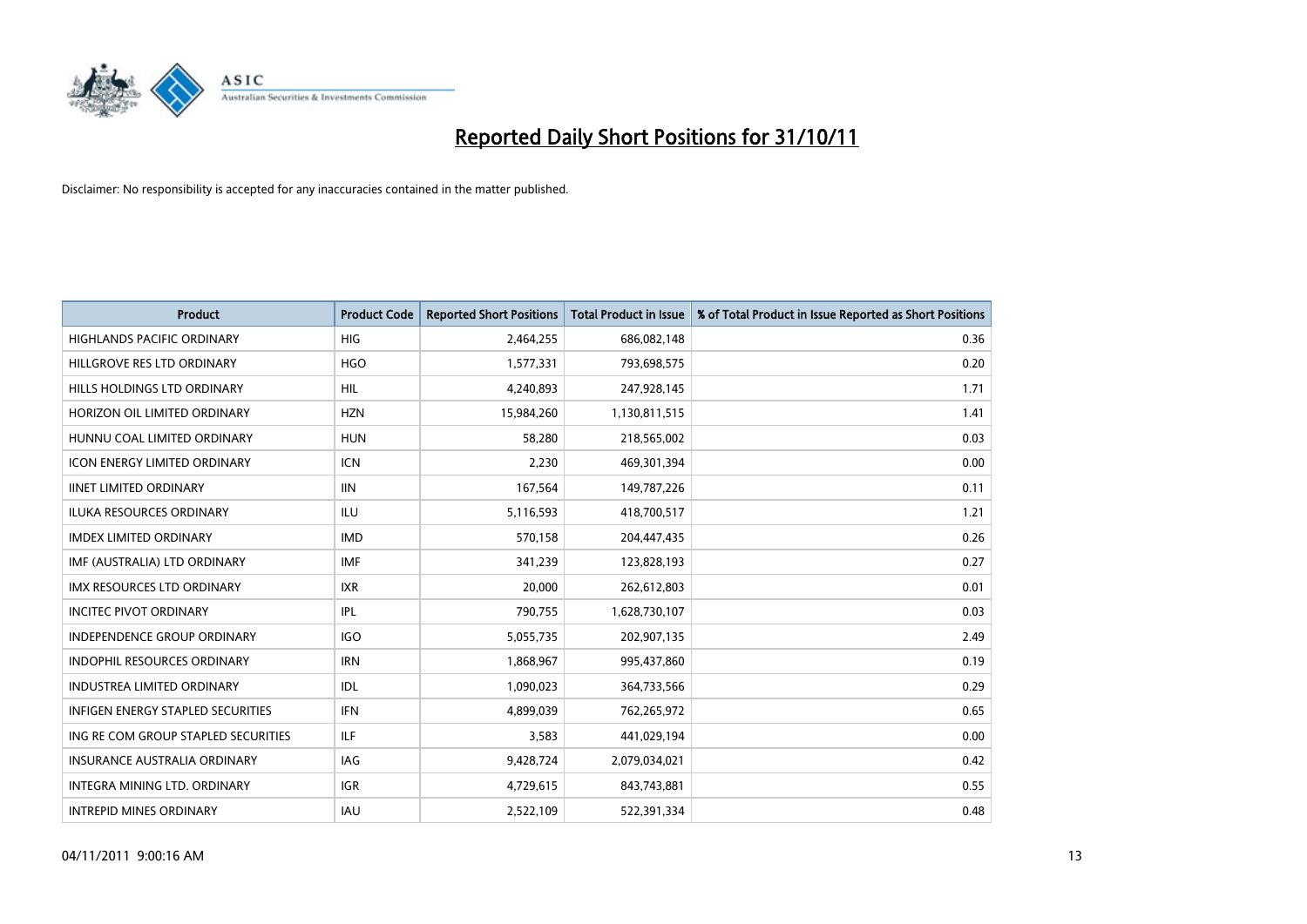

| <b>Product</b>                                  | <b>Product Code</b> | <b>Reported Short Positions</b> | <b>Total Product in Issue</b> | % of Total Product in Issue Reported as Short Positions |
|-------------------------------------------------|---------------------|---------------------------------|-------------------------------|---------------------------------------------------------|
| <b>INVESTA OFFICE FUND STAPLED SECURITIES</b>   | <b>IOF</b>          | 10,127,714                      | 2,657,463,999                 | 0.38                                                    |
| <b>INVOCARE LIMITED ORDINARY</b>                | <b>IVC</b>          | 1,044,159                       | 110,030,298                   | 0.96                                                    |
| <b>ION LIMITED ORDINARY</b>                     | <b>ION</b>          | 164,453                         | 256,365,105                   | 0.06                                                    |
| <b>IOOF HOLDINGS LTD ORDINARY</b>               | <b>IFL</b>          | 787,628                         | 229,794,395                   | 0.33                                                    |
| <b>IRESS MARKET TECH. ORDINARY</b>              | <b>IRE</b>          | 848,157                         | 127,036,010                   | 0.66                                                    |
| <b>IRON ORE HOLDINGS ORDINARY</b>               | <b>IOH</b>          | 22,377                          | 166,087,005                   | 0.01                                                    |
| ISHARES MSCI AUS 200 ISHARES MSCI AUS 200       | IOZ.                | 62,713                          | 2,326,394                     | 2.70                                                    |
| ISHARES MSCI EM MKTS CDI 1:1                    | IEM                 | 25,899                          | 425,700,000                   | 0.01                                                    |
| <b>ISHARES MSCI TAIWAN CDI 1:1</b>              | <b>ITW</b>          | 23,344                          | 184,400,000                   | 0.01                                                    |
| ISHARES S&P 500 CDI 1:1                         | <b>IVV</b>          | 4,323                           | 116,350,000                   | 0.00                                                    |
| ISHARES S&P EU 350 CDI 1:1                      | IEU                 | 1,228                           | 50,800,000                    | 0.00                                                    |
| ISHARES S&P HIGH DIV ISHARES S&P HIGH DIV       | <b>IHD</b>          | 92,190                          | 2,201,253                     | 4.19                                                    |
| ISHARES SMALL ORDS ISHARES SMALL ORDS           | <b>ISO</b>          | 817,263                         | 5,401,916                     | 15.13                                                   |
| <b>IVANHOE AUSTRALIA ORDINARY</b>               | <b>IVA</b>          | 150,975                         | 485,392,840                   | 0.02                                                    |
| <b>JAMES HARDIE INDUST CHESS DEPOSITARY INT</b> | <b>IHX</b>          | 23,901,021                      | 435,640,582                   | 5.47                                                    |
| <b>JAMESON RESOURCES ORDINARY</b>               | <b>JAL</b>          | 1,600,000                       | 95,828,865                    | 1.67                                                    |
| <b>JB HI-FI LIMITED ORDINARY</b>                | <b>IBH</b>          | 21,475,362                      | 98,830,643                    | 21.72                                                   |
| <b>JUPITER MINES ORDINARY</b>                   | <b>IMS</b>          | 18,122                          | 1,561,235,037                 | 0.00                                                    |
| <b>KAGARA LTD ORDINARY</b>                      | <b>KZL</b>          | 11,459,849                      | 718,068,836                   | 1.58                                                    |
| KAROON GAS AUSTRALIA ORDINARY                   | <b>KAR</b>          | 4,230,581                       | 221,420,769                   | 1.87                                                    |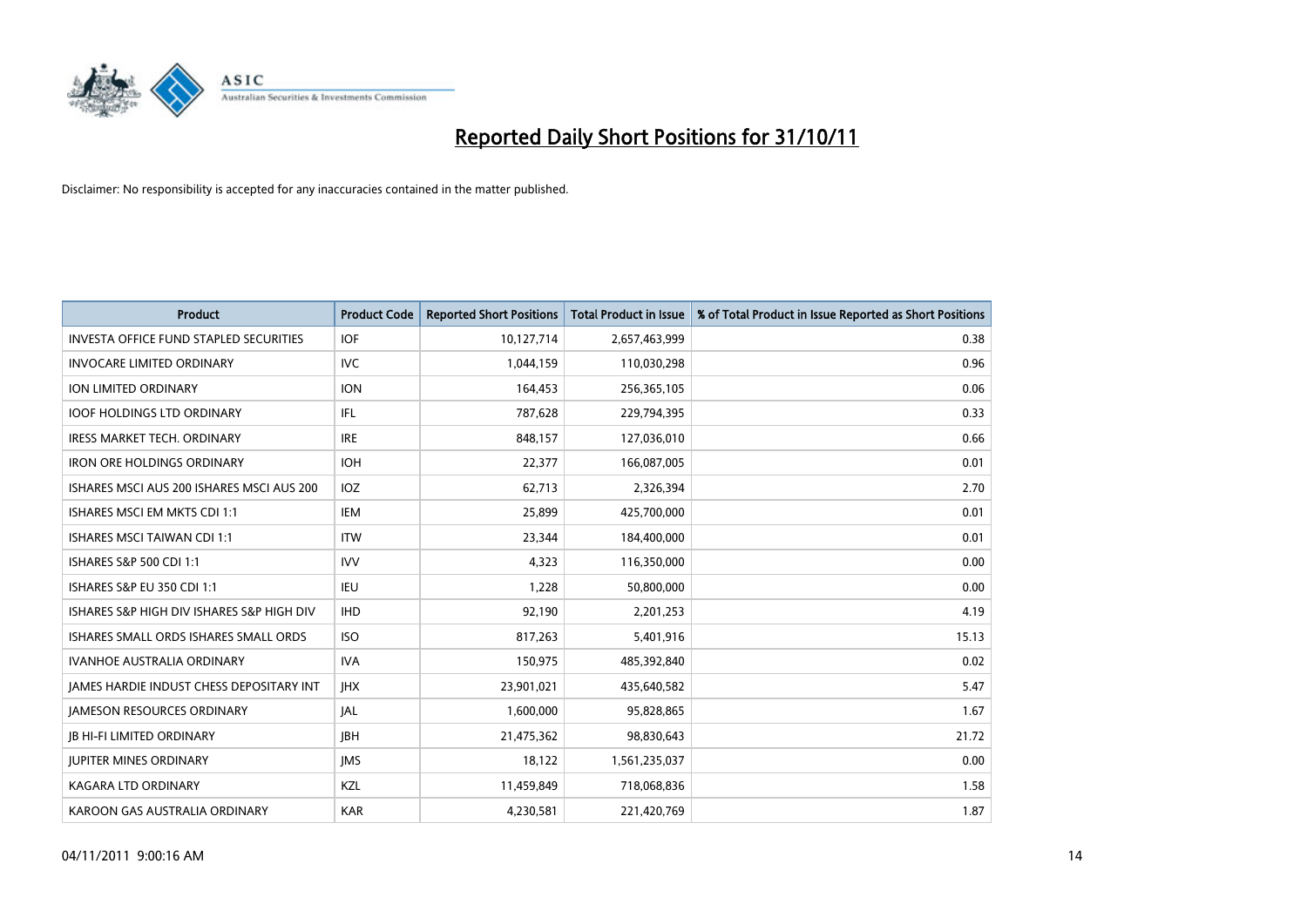

| <b>Product</b>                        | <b>Product Code</b> | <b>Reported Short Positions</b> | <b>Total Product in Issue</b> | % of Total Product in Issue Reported as Short Positions |
|---------------------------------------|---------------------|---------------------------------|-------------------------------|---------------------------------------------------------|
| KATHMANDU HOLD LTD ORDINARY           | <b>KMD</b>          | 2,050,609                       | 200,000,000                   | 1.02                                                    |
| <b>KEYBRIDGE CAPITAL ORDINARY</b>     | <b>KBC</b>          | 5,999                           | 172,070,564                   | 0.00                                                    |
| KIMBERLEY METALS LTD ORDINARY         | <b>KBL</b>          | 1,820                           | 164,752,978                   | 0.00                                                    |
| KINGSGATE CONSOLID. ORDINARY          | <b>KCN</b>          | 1,991,675                       | 139,039,834                   | 1.43                                                    |
| KINGSROSE MINING LTD ORDINARY         | <b>KRM</b>          | 1,133,473                       | 267,448,726                   | 0.42                                                    |
| LEIGHTON HOLDINGS ORDINARY            | LEI                 | 10,118,448                      | 336,515,596                   | 2.98                                                    |
| LEND LEASE GROUP UNIT/ORD STAPLED     | LLC                 | 2,460,061                       | 571,804,090                   | 0.41                                                    |
| LINC ENERGY LTD ORDINARY              | <b>LNC</b>          | 6,400,292                       | 503,418,900                   | 1.24                                                    |
| LIQUEFIED NATURAL ORDINARY            | LNG                 | 370,140                         | 267,699,015                   | 0.14                                                    |
| LYNAS CORPORATION ORDINARY            | <b>LYC</b>          | 88,664,317                      | 1,713,846,913                 | 5.16                                                    |
| M2 TELECOMMUNICATION ORDINARY         | <b>MTU</b>          | 199,235                         | 123,810,285                   | 0.15                                                    |
| MACARTHUR COAL ORDINARY               | <b>MCC</b>          | 673,217                         | 302,092,343                   | 0.22                                                    |
| <b>MACMAHON HOLDINGS ORDINARY</b>     | <b>MAH</b>          | 4,146,496                       | 738,631,705                   | 0.56                                                    |
| MACQ ATLAS ROADS GRP ORDINARY STAPLED | <b>MQA</b>          | 14,140,495                      | 464,279,594                   | 3.05                                                    |
| MACQUARIE GROUP LTD ORDINARY          | MQG                 | 5,151,171                       | 348,285,032                   | 1.45                                                    |
| MAP GROUP STAPLED US PROHIBIT.        | <b>MAP</b>          | 8,135,970                       | 1,861,210,782                 | 0.43                                                    |
| MARENGO MINING ORDINARY               | <b>MGO</b>          | 68,715                          | 1,002,399,863                 | 0.01                                                    |
| MATRIX C & E LTD ORDINARY             | <b>MCE</b>          | 447,655                         | 77,081,507                    | 0.57                                                    |
| MCMILLAN SHAKESPEARE ORDINARY         | <b>MMS</b>          | 11,099                          | 68,317,790                    | 0.01                                                    |
| MCPHERSON'S LTD ORDINARY              | <b>MCP</b>          | 14,050                          | 72,401,758                    | 0.02                                                    |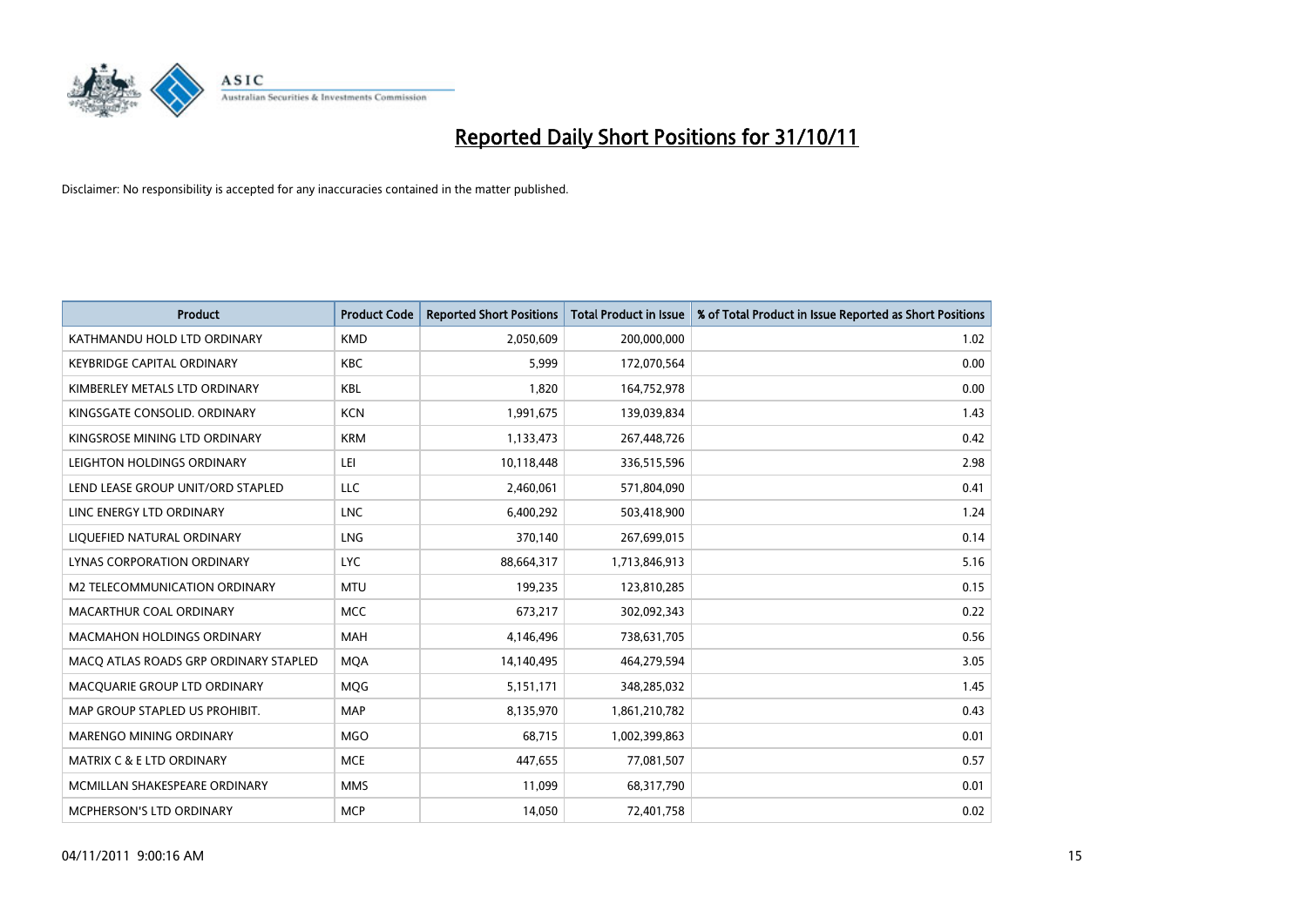

| <b>Product</b>                  | <b>Product Code</b> | <b>Reported Short Positions</b> | <b>Total Product in Issue</b> | % of Total Product in Issue Reported as Short Positions |
|---------------------------------|---------------------|---------------------------------|-------------------------------|---------------------------------------------------------|
| MEDUSA MINING LTD ORDINARY      | <b>MML</b>          | 806,141                         | 188,827,911                   | 0.41                                                    |
| MELBOURNE IT LIMITED ORDINARY   | <b>MLB</b>          | 136,142                         | 81,352,178                    | 0.17                                                    |
| MEO AUSTRALIA LTD ORDINARY      | <b>MEO</b>          | 332,510                         | 539,913,260                   | 0.06                                                    |
| MERMAID MARINE ORDINARY         | <b>MRM</b>          | 836,031                         | 217,718,357                   | 0.38                                                    |
| MESOBLAST LIMITED ORDINARY      | <b>MSB</b>          | 5,757,504                       | 280,425,258                   | 2.04                                                    |
| METALS X LIMITED ORDINARY       | <b>MLX</b>          | 326,940                         | 1,330,804,811                 | 0.03                                                    |
| METCASH LIMITED ORDINARY        | <b>MTS</b>          | 30,332,945                      | 771,343,008                   | 3.93                                                    |
| METGASCO LIMITED ORDINARY       | <b>MEL</b>          | 235,435                         | 337,396,221                   | 0.07                                                    |
| METMINCO LIMITED ORDINARY       | <b>MNC</b>          | 739,040                         | 1,462,616,146                 | 0.05                                                    |
| MHM METALS LIMITED ORDINARY     | <b>MHM</b>          | 163,752                         | 102,334,203                   | 0.16                                                    |
| MICLYN EXP OFFSHR ORDINARY      | <b>MIO</b>          | 19,801                          | 274,618,684                   | 0.01                                                    |
| MINCOR RESOURCES NL ORDINARY    | <b>MCR</b>          | 1,349,474                       | 196,180,804                   | 0.68                                                    |
| MINEMAKERS LIMITED ORDINARY     | <b>MAK</b>          | 44,227                          | 227,003,950                   | 0.02                                                    |
| MINERAL DEPOSITS ORDINARY       | <b>MDL</b>          | 466,747                         | 83,538,786                    | 0.55                                                    |
| MINERAL RESOURCES, ORDINARY     | <b>MIN</b>          | 691,657                         | 184,301,989                   | 0.35                                                    |
| MIRABELA NICKEL LTD ORDINARY    | <b>MBN</b>          | 17,611,419                      | 491,781,237                   | 3.59                                                    |
| MIRVAC GROUP STAPLED SECURITIES | <b>MGR</b>          | 35,763,591                      | 3,416,924,188                 | 1.01                                                    |
| MOLOPO ENERGY LTD ORDINARY      | <b>MPO</b>          | 1,785,853                       | 245,579,810                   | 0.72                                                    |
| MOLY MINES LIMITED ORDINARY     | <b>MOL</b>          | 15,067                          | 384,893,989                   | 0.00                                                    |
| MONADELPHOUS GROUP ORDINARY     | <b>MND</b>          | 1,883,065                       | 88,674,327                    | 2.13                                                    |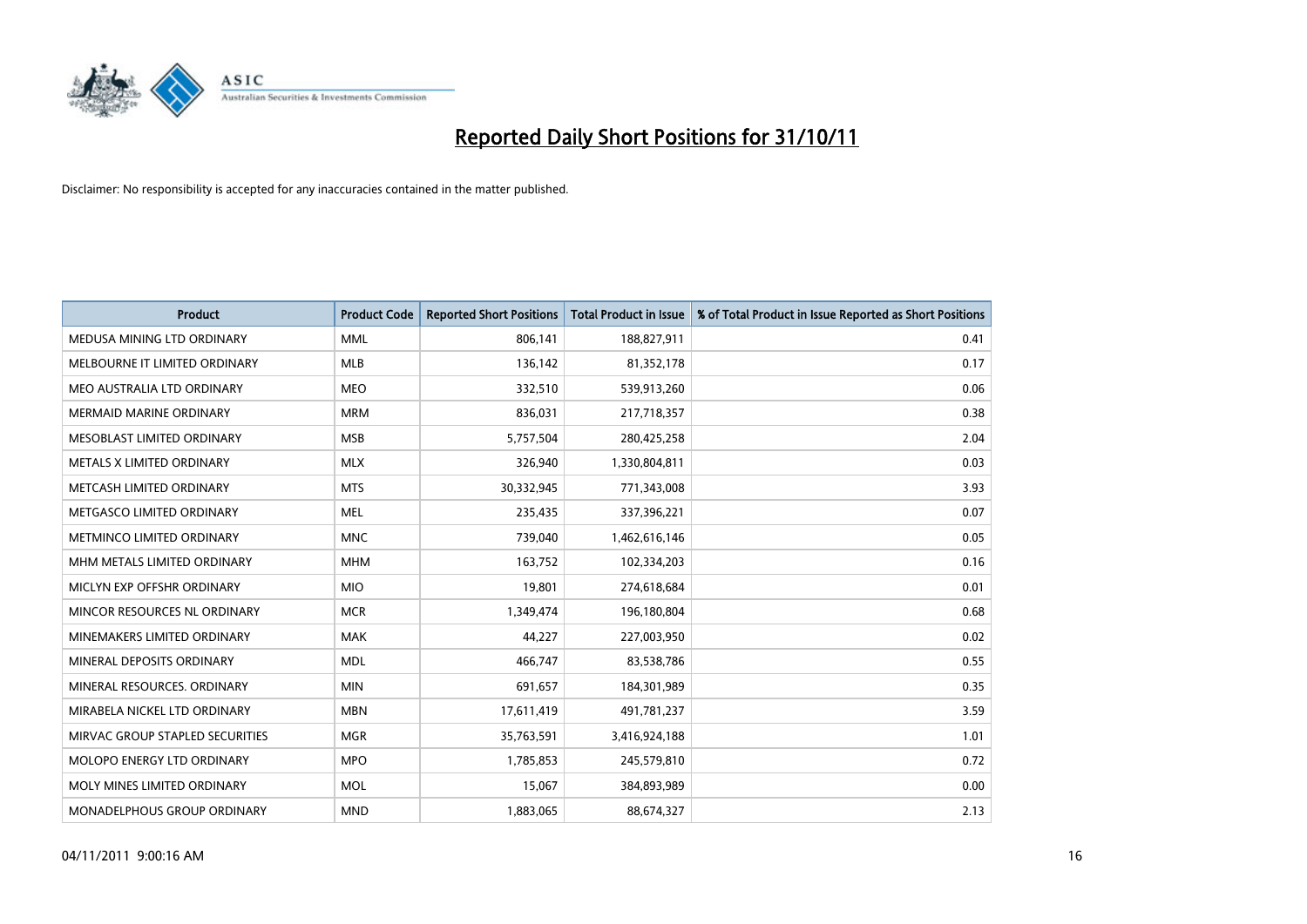

| <b>Product</b>                  | <b>Product Code</b> | <b>Reported Short Positions</b> | <b>Total Product in Issue</b> | % of Total Product in Issue Reported as Short Positions |
|---------------------------------|---------------------|---------------------------------|-------------------------------|---------------------------------------------------------|
| MORTGAGE CHOICE LTD ORDINARY    | <b>MOC</b>          | 623,001                         | 119,948,255                   | 0.52                                                    |
| MOUNT GIBSON IRON ORDINARY      | <b>MGX</b>          | 14,734,875                      | 1,082,570,693                 | 1.38                                                    |
| MULTIPLEX SITES SITES           | <b>MXUPA</b>        | 22                              | 4,500,000                     | 0.00                                                    |
| MURCHISON METALS LTD ORDINARY   | <b>MMX</b>          | 20,519,371                      | 442,437,524                   | 4.62                                                    |
| MYER HOLDINGS LTD ORDINARY      | <b>MYR</b>          | 61,043,886                      | 583,384,551                   | 10.45                                                   |
| <b>MYSTATE LIMITED ORDINARY</b> | <b>MYS</b>          | 61,743                          | 67,463,454                    | 0.09                                                    |
| NANOSONICS LIMITED ORDINARY     | <b>NAN</b>          | 2                               | 230,528,535                   | 0.00                                                    |
| NATIONAL AUST. BANK ORDINARY    | <b>NAB</b>          | 21,801,258                      | 2,201,188,437                 | 0.95                                                    |
| NATURAL FUEL LIMITED ORDINARY   | <b>NFL</b>          |                                 | 1,121,912                     | 0.00                                                    |
| NAVIGATOR RESOURCES ORDINARY    | <b>NAV</b>          | 500                             | 2,096,093,840                 | 0.00                                                    |
| NAVITAS LIMITED ORDINARY        | <b>NVT</b>          | 2,742,983                       | 375,318,628                   | 0.72                                                    |
| NEPTUNE MARINE ORDINARY         | <b>NMS</b>          | 182,253                         | 1,748,545,632                 | 0.01                                                    |
| NEW HOPE CORPORATION ORDINARY   | <b>NHC</b>          | 723,173                         | 830,230,549                   | 0.08                                                    |
| NEWCREST MINING ORDINARY        | <b>NCM</b>          | 1,367,531                       | 765,495,616                   | 0.15                                                    |
| NEWS CORP A NON-VOTING CDI      | <b>NWSLV</b>        | 3,807,655                       | 1,732,000,322                 | 0.22                                                    |
| NEWS CORP B VOTING CDI          | <b>NWS</b>          | 3,238,456                       | 798,520,953                   | 0.39                                                    |
| NEXBIS LIMITED ORDINARY         | <b>NBS</b>          | 63,733                          | 798,356,704                   | 0.01                                                    |
| NEXUS ENERGY LIMITED ORDINARY   | <b>NXS</b>          | 13,639,674                      | 1,326,697,820                 | 1.02                                                    |
| NIB HOLDINGS LIMITED ORDINARY   | <b>NHF</b>          | 104,911                         | 466,733,110                   | 0.02                                                    |
| NIDO PETROLEUM ORDINARY         | <b>NDO</b>          | 584,243                         | 1,389,163,151                 | 0.04                                                    |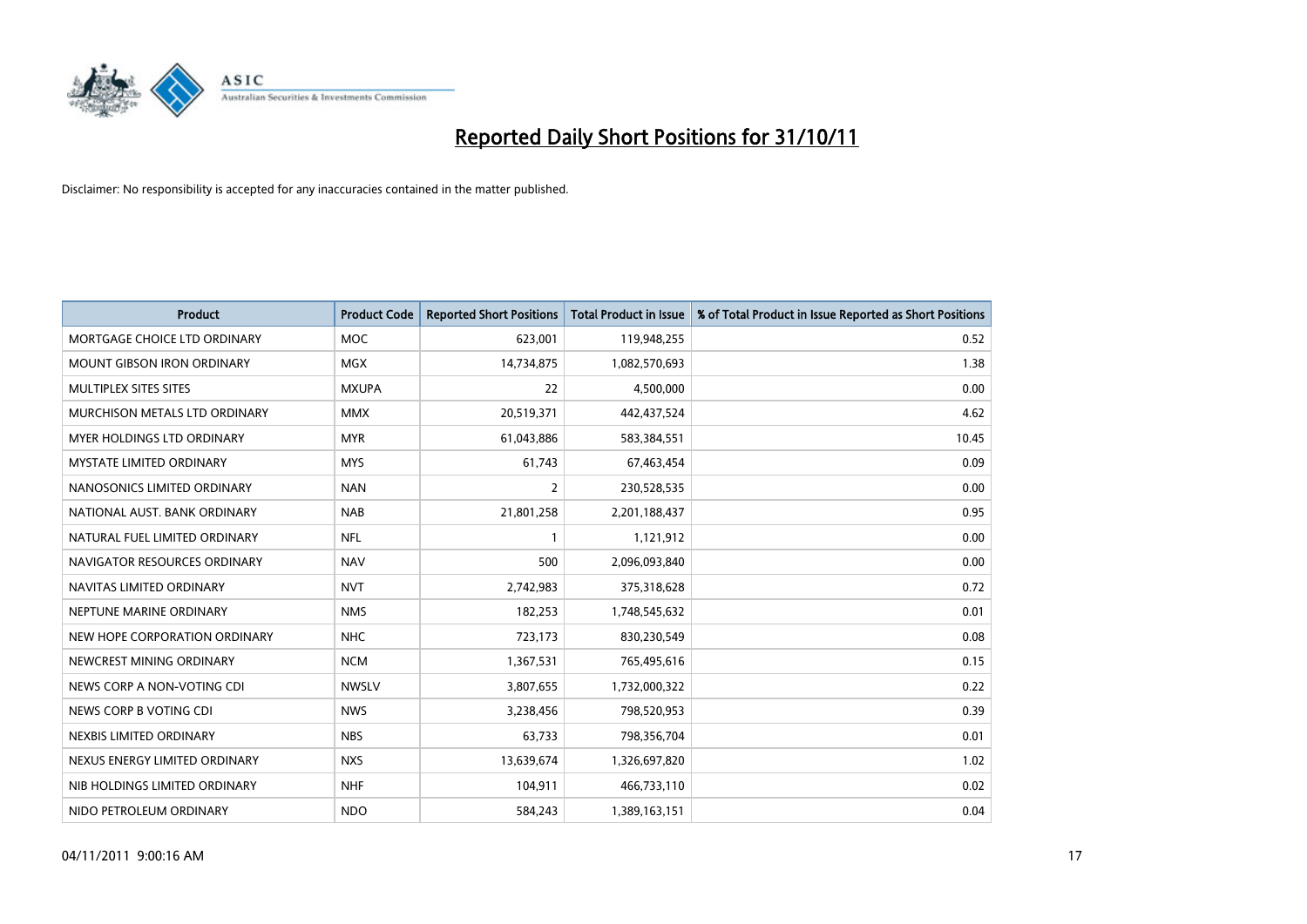

| <b>Product</b>                        | <b>Product Code</b> | <b>Reported Short Positions</b> | <b>Total Product in Issue</b> | % of Total Product in Issue Reported as Short Positions |
|---------------------------------------|---------------------|---------------------------------|-------------------------------|---------------------------------------------------------|
| NOBLE MINERAL RES ORDINARY            | <b>NMG</b>          | 702,637                         | 522,308,820                   | 0.14                                                    |
| NORTHERN IRON LTD ORDINARY            | <b>NFE</b>          | 896,561                         | 336,084,863                   | 0.25                                                    |
| NRW HOLDINGS LIMITED ORDINARY         | <b>NWH</b>          | 329,850                         | 278,888,011                   | 0.10                                                    |
| NUCOAL RESOURCES NL ORDINARY          | <b>NCR</b>          | 109,994                         | 441,129,875                   | 0.03                                                    |
| NUFARM LIMITED ORDINARY               | <b>NUF</b>          | 4,192,359                       | 261,833,005                   | 1.61                                                    |
| OAKTON LIMITED ORDINARY               | <b>OKN</b>          | 650,085                         | 93,800,235                    | 0.69                                                    |
| OCEANAGOLD CORP. CHESS DEPOSITARY INT | OGC                 | 853,682                         | 262,609,273                   | 0.32                                                    |
| OCEANIA CAPITAL LTD ORDINARY          | <b>OCP</b>          | 2,500                           | 91,921,295                    | 0.00                                                    |
| OIL SEARCH LTD ORDINARY               | <b>OSH</b>          | 8,814,257                       | 1,325,155,171                 | 0.67                                                    |
| OM HOLDINGS LIMITED ORDINARY          | <b>OMH</b>          | 9,990,977                       | 504,105,150                   | 1.98                                                    |
| ONESTEEL LIMITED ORDINARY             | OST                 | 24,567,932                      | 1,342,393,583                 | 1.83                                                    |
| ORICA LIMITED ORDINARY                | ORI                 | 2,671,812                       | 363,966,570                   | 0.72                                                    |
| ORICA LIMITED STEP UP PREFERENCE      | <b>ORIPB</b>        | 47,383                          | 5,000,000                     | 0.95                                                    |
| ORIGIN ENERGY ORDINARY                | <b>ORG</b>          | 3,595,148                       | 1,086,083,447                 | 0.32                                                    |
| OROCOBRE LIMITED ORDINARY             | <b>ORE</b>          | 75,770                          | 103,195,029                   | 0.06                                                    |
| OROTONGROUP LIMITED ORDINARY          | ORL                 | 5,935                           | 40,880,902                    | 0.01                                                    |
| OTTO ENERGY LIMITED ORDINARY          | OEL                 | 109,204                         | 1,138,290,071                 | 0.01                                                    |
| OZ MINERALS ORDINARY                  | OZL                 | 10,947,558                      | 323,877,514                   | 3.33                                                    |
| <b>PACIFIC BRANDS ORDINARY</b>        | <b>PBG</b>          | 6,867,874                       | 931,386,248                   | 0.74                                                    |
| PALADIN ENERGY LTD ORDINARY           | <b>PDN</b>          | 29,236,050                      | 835,391,964                   | 3.48                                                    |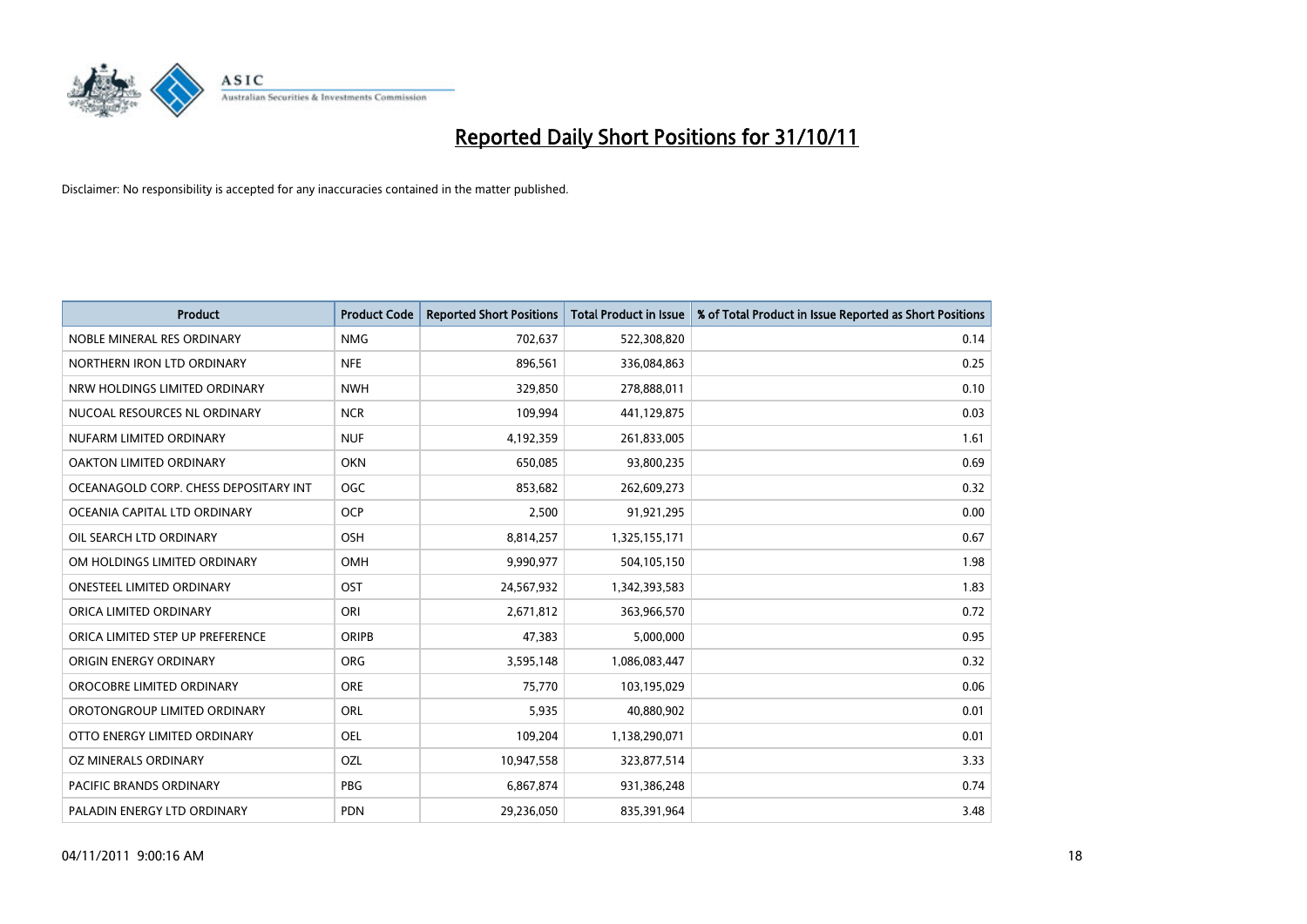

| <b>Product</b>                | <b>Product Code</b> | <b>Reported Short Positions</b> | <b>Total Product in Issue</b> | % of Total Product in Issue Reported as Short Positions |
|-------------------------------|---------------------|---------------------------------|-------------------------------|---------------------------------------------------------|
| PANAUST LIMITED ORDINARY      | <b>PNA</b>          | 12,728,090                      | 593,892,185                   | 2.14                                                    |
| PANORAMIC RESOURCES ORDINARY  | PAN                 | 1,065,064                       | 207,050,710                   | 0.51                                                    |
| PAPERLINX LIMITED ORDINARY    | <b>PPX</b>          | 3,001,200                       | 609,280,761                   | 0.50                                                    |
| PAPILLON RES LTD ORDINARY     | PIR                 | 619,991                         | 209,170,467                   | 0.29                                                    |
| PATTIES FOODS LTD ORDINARY    | PFL                 |                                 | 138,989,223                   | 0.00                                                    |
| PEAK RESOURCES ORDINARY       | <b>PEK</b>          | 20,073                          | 155,979,643                   | 0.01                                                    |
| PEET LIMITED ORDINARY         | <b>PPC</b>          | 74,400                          | 320,170,604                   | 0.02                                                    |
| PENINSULA ENERGY LTD ORDINARY | <b>PEN</b>          | 1,493,377                       | 2,135,490,443                 | 0.07                                                    |
| PERILYA LIMITED ORDINARY      | PEM                 | 199,935                         | 526,075,563                   | 0.04                                                    |
| PERPETUAL LIMITED ORDINARY    | PPT                 | 2,834,682                       | 41,342,420                    | 6.85                                                    |
| PERSEUS MINING LTD ORDINARY   | PRU                 | 2,067,327                       | 426,717,088                   | 0.49                                                    |
| PETSEC ENERGY ORDINARY        | <b>PSA</b>          | 223,332                         | 231,283,622                   | 0.10                                                    |
| PHARMAXIS LTD ORDINARY        | <b>PXS</b>          | 1,923,623                       | 229,116,309                   | 0.84                                                    |
| PHOTON GROUP LTD ORDINARY     | <b>PGA</b>          | 250,510                         | 1,540,886,866                 | 0.02                                                    |
| PLATINUM ASSET ORDINARY       | <b>PTM</b>          | 6,376,544                       | 561,347,878                   | 1.13                                                    |
| PLATINUM AUSTRALIA ORDINARY   | <b>PLA</b>          | 4,236,599                       | 417,130,039                   | 1.02                                                    |
| PLATINUM CAPITAL LTD ORDINARY | <b>PMC</b>          |                                 | 165,756,878                   | 0.00                                                    |
| PMI GOLD CORP CDI 1:1         | <b>PVM</b>          | 23,500                          | 47,410,660                    | 0.05                                                    |
| PMP LIMITED ORDINARY          | <b>PMP</b>          | 1,964                           | 329,842,473                   | 0.00                                                    |
| PORT BOUVARD LIMITED ORDINARY | PBD                 | 6,754                           | 593,868,295                   | 0.00                                                    |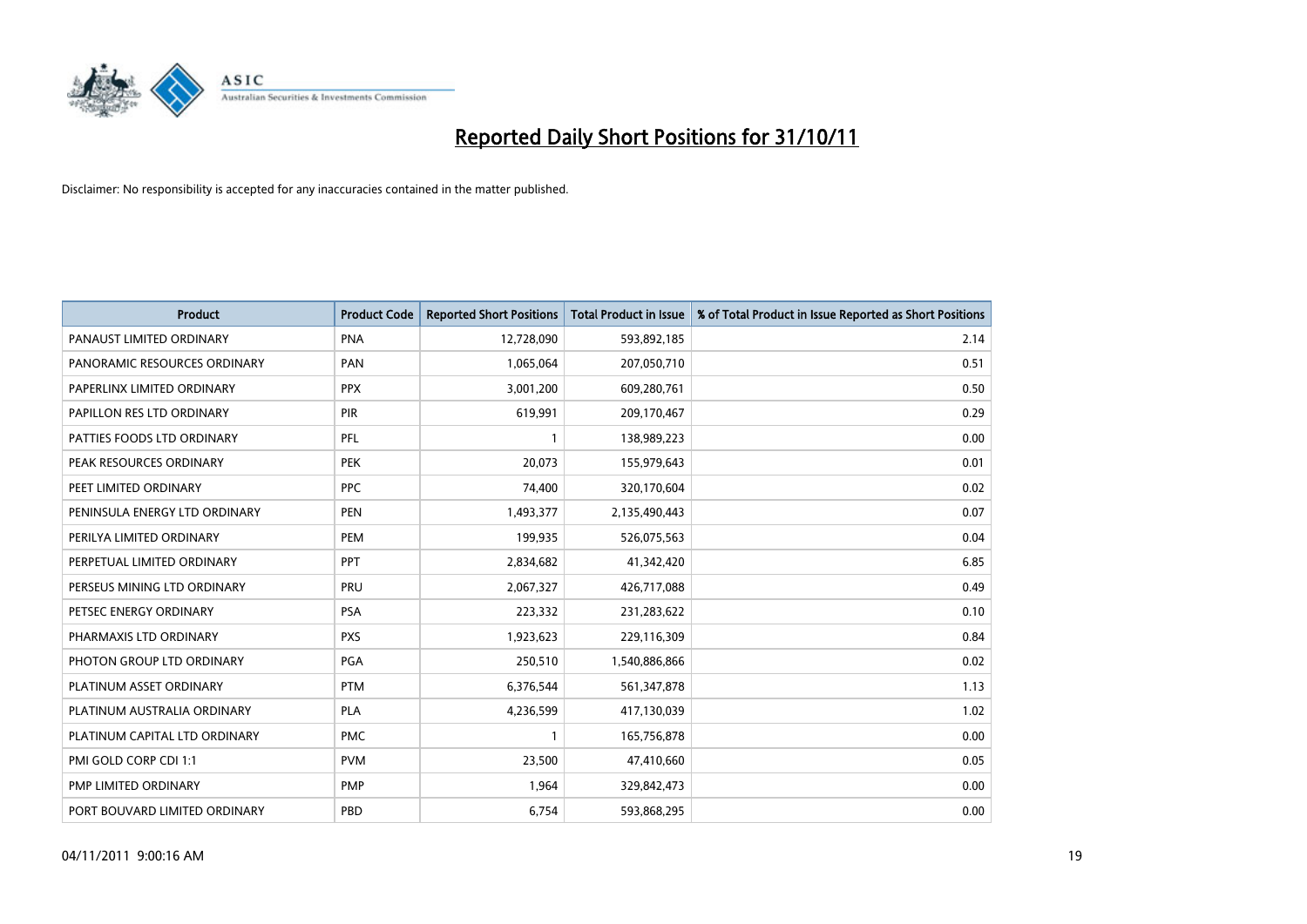

| <b>Product</b>                      | <b>Product Code</b> | <b>Reported Short Positions</b> | <b>Total Product in Issue</b> | % of Total Product in Issue Reported as Short Positions |
|-------------------------------------|---------------------|---------------------------------|-------------------------------|---------------------------------------------------------|
| PREMIER INVESTMENTS ORDINARY        | <b>PMV</b>          | 105,680                         | 155,062,831                   | 0.07                                                    |
| PRIMA BIOMED LTD ORDINARY           | <b>PRR</b>          | 3,301,036                       | 1,011,492,517                 | 0.33                                                    |
| PRIMARY HEALTH CARE ORDINARY        | <b>PRY</b>          | 10,315,450                      | 500,336,679                   | 2.06                                                    |
| PRIME MEDIA GRP LTD ORDINARY        | <b>PRT</b>          | 989                             | 366,330,303                   | 0.00                                                    |
| PRIMEAG AUSTRALIA ORDINARY          | PAG                 | 8,741                           | 266,394,444                   | 0.00                                                    |
| PROGEN PHARMACEUTIC ORDINARY        | PGL                 | 151,596                         | 24,709,097                    | 0.61                                                    |
| PROGRAMMED ORDINARY                 | <b>PRG</b>          | 525,531                         | 118,169,908                   | 0.44                                                    |
| PSIVIDA CORP CDI 1:1                | <b>PVA</b>          | 6,878                           | 8,737,186                     | 0.08                                                    |
| <b>QANTAS AIRWAYS ORDINARY</b>      | QAN                 | 31,741,432                      | 2,265,123,620                 | 1.39                                                    |
| OBE INSURANCE GROUP ORDINARY        | <b>OBE</b>          | 19,610,383                      | 1,115,545,692                 | 1.75                                                    |
| OR NATIONAL LIMITED ORDINARY        | <b>ORN</b>          | 14,310,043                      | 2,440,000,000                 | 0.57                                                    |
| ORXPHARMA LTD ORDINARY              | <b>ORX</b>          | 1,072                           | 144, 181, 857                 | 0.00                                                    |
| <b>QUBE LOGISTICS HLDG ORDINARY</b> | <b>QUB</b>          | 249,331                         | 801,927,594                   | 0.03                                                    |
| RAMELIUS RESOURCES ORDINARY         | <b>RMS</b>          | 92,941                          | 291,773,665                   | 0.02                                                    |
| RAMSAY HEALTH CARE ORDINARY         | <b>RHC</b>          | 808,520                         | 202,081,252                   | 0.38                                                    |
| <b>RCR TOMLINSON ORDINARY</b>       | <b>RCR</b>          | 70,962                          | 133,010,172                   | 0.05                                                    |
| <b>REA GROUP ORDINARY</b>           | <b>REA</b>          | 393,204                         | 131,714,699                   | 0.29                                                    |
| RECKON LIMITED ORDINARY             | <b>RKN</b>          | 846,030                         | 133,354,672                   | 0.63                                                    |
| <b>RED FORK ENERGY ORDINARY</b>     | <b>RFE</b>          | 7,696                           | 269,769,853                   | 0.00                                                    |
| REDBANK ENERGY LTD ORDINARY         | <b>AEI</b>          | 19                              | 786,287                       | 0.00                                                    |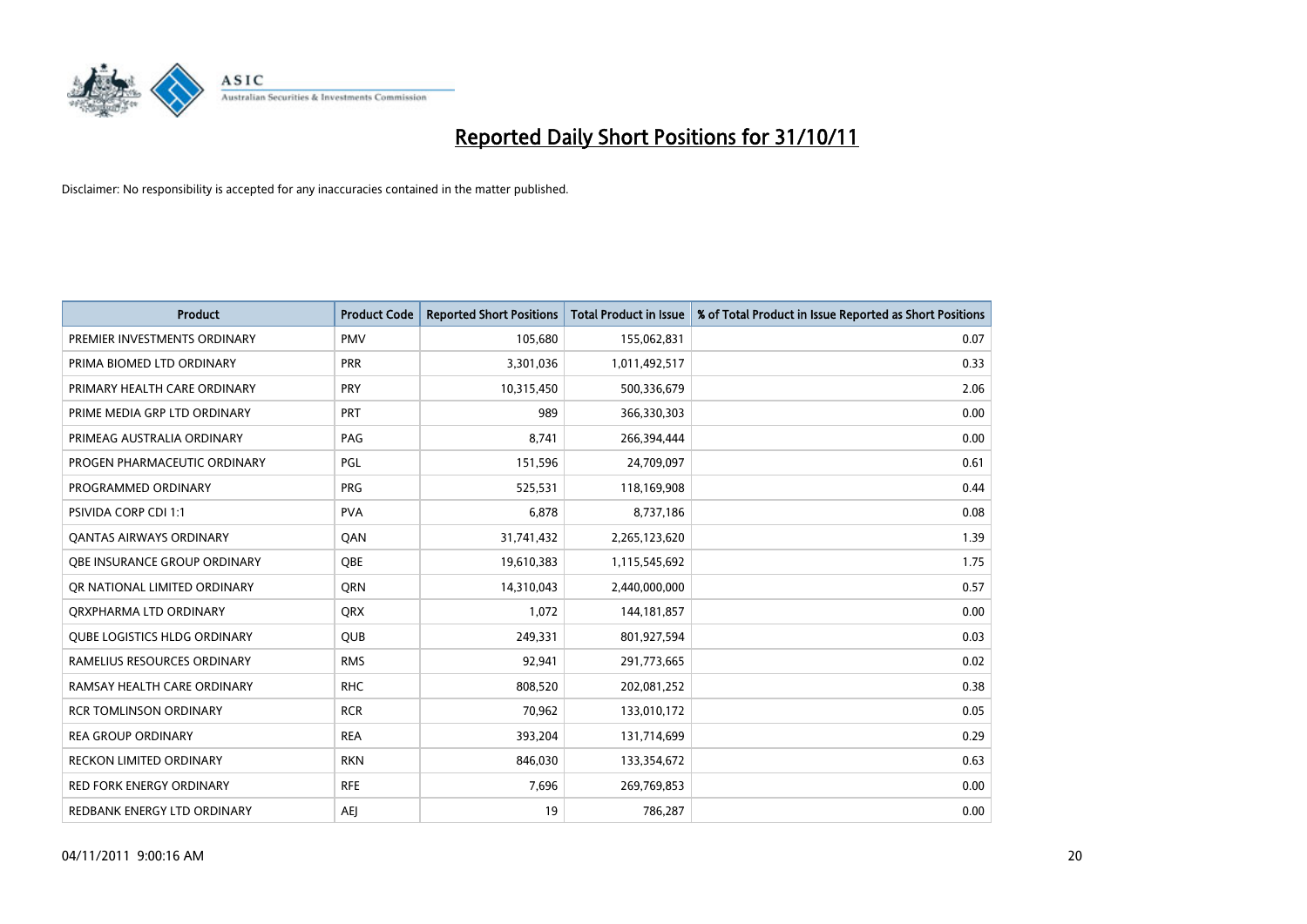

| <b>Product</b>                      | <b>Product Code</b> | <b>Reported Short Positions</b> | <b>Total Product in Issue</b> | % of Total Product in Issue Reported as Short Positions |
|-------------------------------------|---------------------|---------------------------------|-------------------------------|---------------------------------------------------------|
| REED RESOURCES LTD ORDINARY         | <b>RDR</b>          | 323,424                         | 264,742,501                   | 0.12                                                    |
| REGIS RESOURCES ORDINARY            | <b>RRL</b>          | 962,325                         | 434,297,441                   | 0.23                                                    |
| RESMED INC CDI 10:1                 | <b>RMD</b>          | 6,272,074                       | 1,556,242,300                 | 0.40                                                    |
| RESOLUTE MINING ORDINARY            | <b>RSG</b>          | 4,517,346                       | 469,206,696                   | 0.97                                                    |
| RESOURCE AND INVEST. ORDINARY       | <b>RNI</b>          | 69                              | 124,984,308                   | 0.00                                                    |
| <b>RESOURCE GENERATION ORDINARY</b> | <b>RES</b>          | 341,811                         | 262,895,652                   | 0.13                                                    |
| RETAIL FOOD GROUP ORDINARY          | <b>RFG</b>          | 19,596                          | 108,229,282                   | 0.01                                                    |
| REVERSE CORP LIMITED ORDINARY       | <b>REF</b>          | 25,141                          | 92,382,175                    | 0.03                                                    |
| REX MINERALS LIMITED ORDINARY       | <b>RXM</b>          | 1,446,197                       | 153,635,519                   | 0.92                                                    |
| <b>RHG LIMITED ORDINARY</b>         | <b>RHG</b>          | 31,776                          | 308,483,177                   | 0.01                                                    |
| <b>RIALTO ENERGY ORDINARY</b>       | <b>RIA</b>          | 135,515                         | 375,006,264                   | 0.04                                                    |
| RIO TINTO LIMITED ORDINARY          | <b>RIO</b>          | 25,387,856                      | 435,758,720                   | 5.80                                                    |
| <b>RIVERCITY MOTORWAY STAPLED</b>   | <b>RCY</b>          | 132,000                         | 957,010,115                   | 0.01                                                    |
| ROC OIL COMPANY ORDINARY            | <b>ROC</b>          | 2,900,184                       | 685,797,763                   | 0.42                                                    |
| ROYAL WOLF HOLDINGS ORDINARY        | <b>RWH</b>          | 60.000                          | 100,387,052                   | 0.06                                                    |
| SAI GLOBAL LIMITED ORDINARY         | SAI                 | 1,650,859                       | 202,176,688                   | 0.82                                                    |
| SALMAT LIMITED ORDINARY             | <b>SLM</b>          | 231,505                         | 159,802,174                   | 0.14                                                    |
| SAMSON OIL & GAS LTD ORDINARY       | SSN                 | 210,356                         | 1,750,169,370                 | 0.00                                                    |
| SANDFIRE RESOURCES ORDINARY         | <b>SFR</b>          | 2,448,200                       | 150,879,969                   | 1.60                                                    |
| <b>SANTOS LTD ORDINARY</b>          | <b>STO</b>          | 21,431,154                      | 889,616,752                   | 2.39                                                    |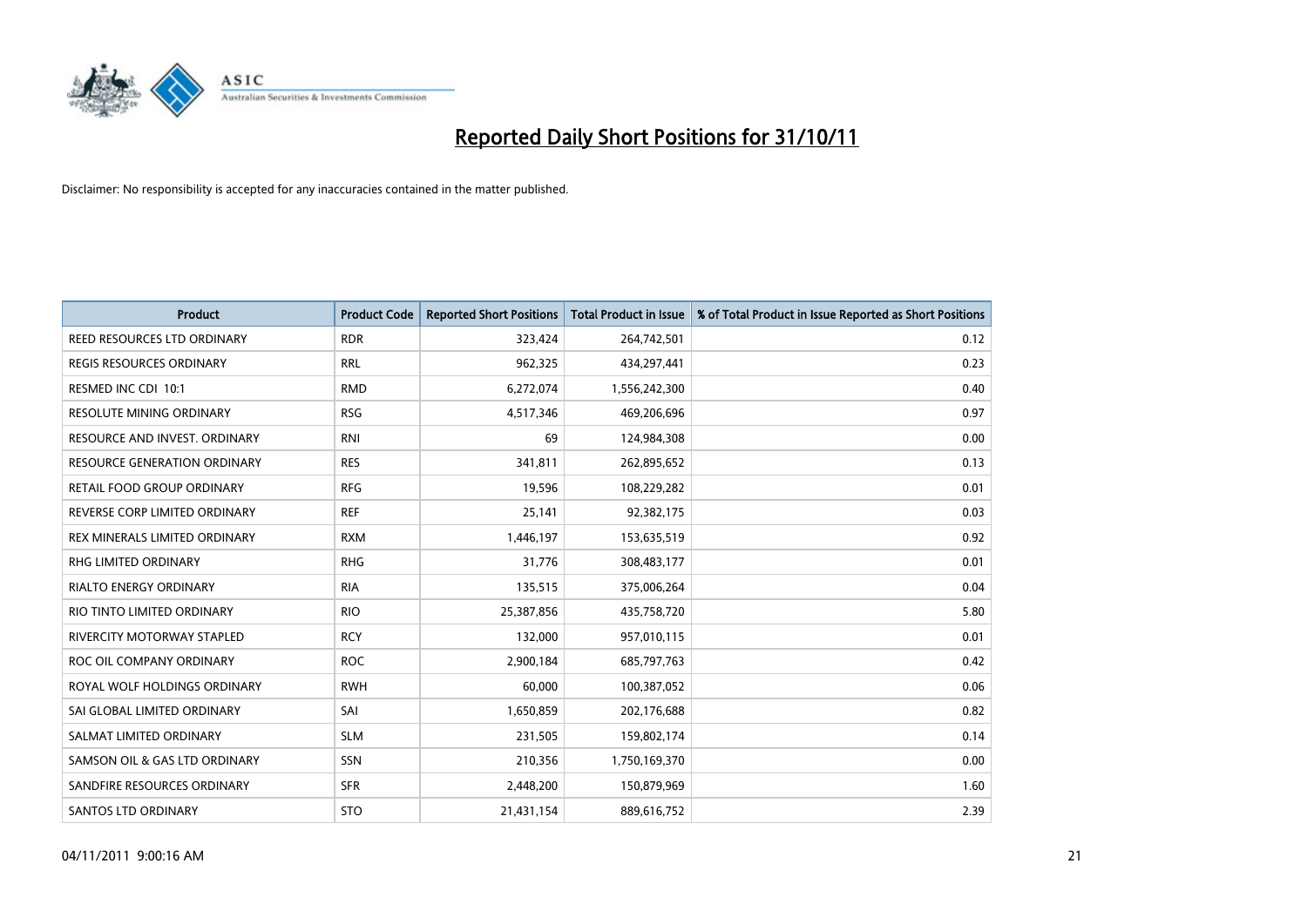

| <b>Product</b>                           | <b>Product Code</b> | <b>Reported Short Positions</b> | <b>Total Product in Issue</b> | % of Total Product in Issue Reported as Short Positions |
|------------------------------------------|---------------------|---------------------------------|-------------------------------|---------------------------------------------------------|
| SARACEN MINERAL ORDINARY                 | <b>SAR</b>          | 445,668                         | 566,151,415                   | 0.08                                                    |
| SEDGMAN LIMITED ORDINARY                 | <b>SDM</b>          | 320,619                         | 211,993,676                   | 0.15                                                    |
| SEEK LIMITED ORDINARY                    | <b>SEK</b>          | 16,841,600                      | 337,079,207                   | 5.00                                                    |
| SELECT HARVESTS ORDINARY                 | <b>SHV</b>          | 441,908                         | 56,392,664                    | 0.78                                                    |
| SENETAS CORPORATION ORDINARY             | <b>SEN</b>          | 756,999                         | 463,105,195                   | 0.16                                                    |
| SENEX ENERGY LIMITED ORDINARY            | SXY                 | 400,000                         | 915,484,081                   | 0.04                                                    |
| SERVCORP LIMITED ORDINARY                | SRV                 | 26,183                          | 98,440,807                    | 0.03                                                    |
| SERVICE STREAM ORDINARY                  | <b>SSM</b>          | 344,663                         | 283,418,867                   | 0.12                                                    |
| SEVEN GROUP HOLDINGS CONV. RED. PREF.    | <b>SVWPA</b>        | 24,169                          | 4,963,640                     | 0.49                                                    |
| SEVEN GROUP HOLDINGS ORDINARY            | <b>SVW</b>          | 606,491                         | 306,410,281                   | 0.19                                                    |
| SEVEN WEST MEDIA LTD ORDINARY            | <b>SWM</b>          | 3,341,956                       | 645,719,542                   | 0.54                                                    |
| SIGMA PHARMACEUTICAL ORDINARY            | <b>SIP</b>          | 10,846,305                      | 1,178,626,572                 | 0.91                                                    |
| SIHAYO GOLD LIMITED ORDINARY             | <b>SIH</b>          | 200,000                         | 703,711,146                   | 0.03                                                    |
| SILEX SYSTEMS ORDINARY                   | <b>SLX</b>          | 568,834                         | 170,133,997                   | 0.33                                                    |
| SILVER LAKE RESOURCE ORDINARY            | <b>SLR</b>          | 162,991                         | 185,502,828                   | 0.09                                                    |
| SIMS METAL MGMT LTD ORDINARY             | SGM                 | 3,146,082                       | 207,811,428                   | 1.50                                                    |
| SINGAPORE TELECOMM. CHESS DEPOSITARY INT | SGT                 | 6,380,913                       | 181,963,571                   | 3.51                                                    |
| SIRIUS RESOURCES NL ORDINARY             | <b>SIR</b>          | 82,500                          | 137,134,586                   | 0.06                                                    |
| SIRTEX MEDICAL ORDINARY                  | <b>SRX</b>          | 2,534                           | 55,768,136                    | 0.00                                                    |
| SKILLED GROUP LTD ORDINARY               | <b>SKE</b>          | 43,626                          | 233, 243, 776                 | 0.01                                                    |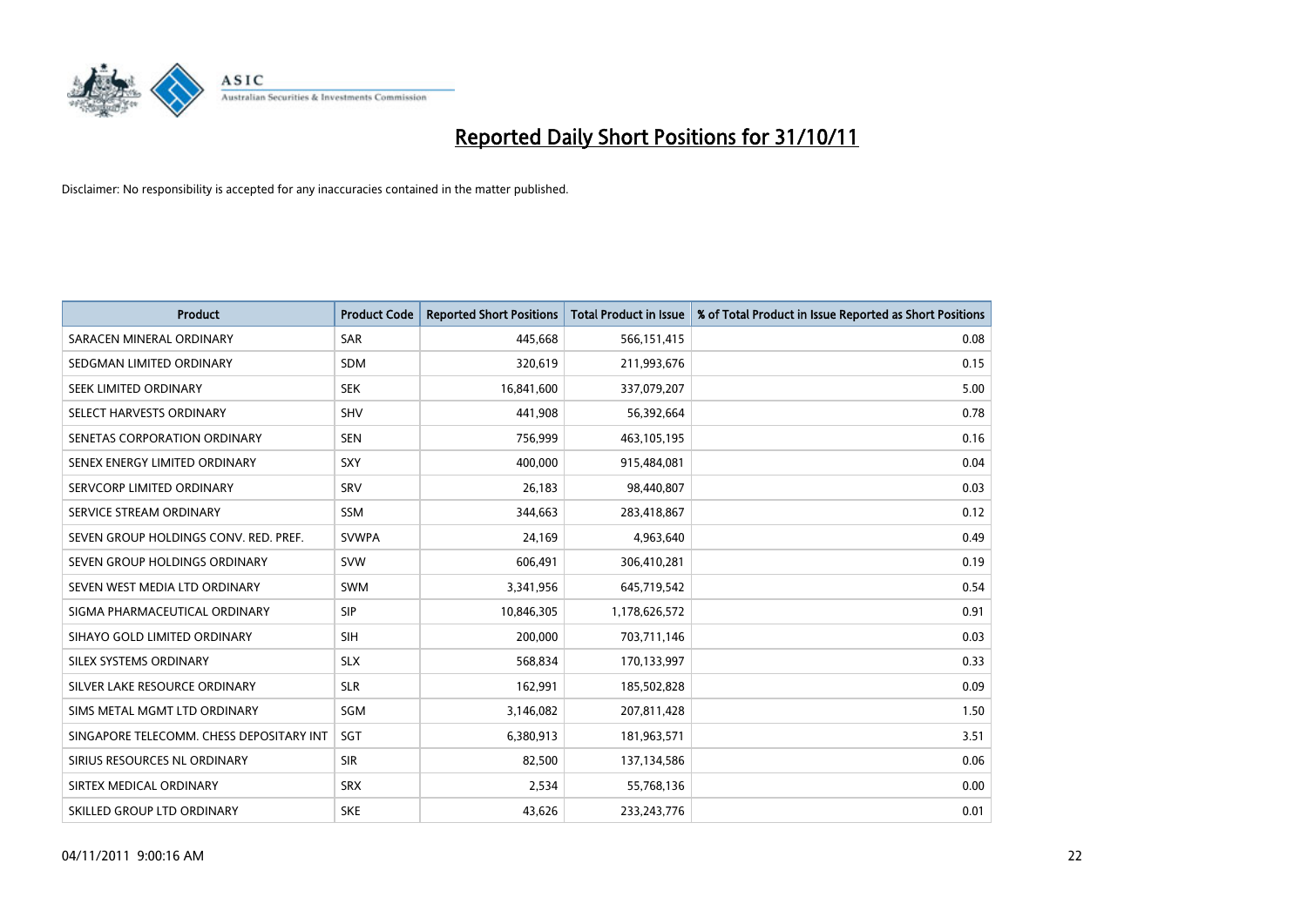

| <b>Product</b>                           | <b>Product Code</b> | <b>Reported Short Positions</b> | <b>Total Product in Issue</b> | % of Total Product in Issue Reported as Short Positions |
|------------------------------------------|---------------------|---------------------------------|-------------------------------|---------------------------------------------------------|
| SMS MANAGEMENT, ORDINARY                 | <b>SMX</b>          | 120,933                         | 68,290,180                    | 0.18                                                    |
| SONIC HEALTHCARE ORDINARY                | <b>SHL</b>          | 5,556,337                       | 389,969,875                   | 1.43                                                    |
| SOUTH BOULDER MINES ORDINARY             | <b>STB</b>          | 77,658                          | 87,115,688                    | 0.09                                                    |
| SP AUSNET STAPLED SECURITIES             | <b>SPN</b>          | 4,578,192                       | 2,850,932,204                 | 0.15                                                    |
| SPARK INFRASTRUCTURE STAPLED NOTE & UNIT | SKI                 | 16,502,258                      | 1,326,734,264                 | 1.23                                                    |
| SPDR 200 FUND ETF UNITS                  | <b>STW</b>          | 8                               | 52,578,556                    | 0.00                                                    |
| SPECIALTY FASHION ORDINARY               | <b>SFH</b>          | 619,900                         | 192,086,121                   | 0.33                                                    |
| SPOTLESS GROUP LTD ORDINARY              | <b>SPT</b>          | 1,344,839                       | 265,454,407                   | 0.50                                                    |
| ST BARBARA LIMITED ORDINARY              | <b>SBM</b>          | 7,608,875                       | 325,615,389                   | 2.34                                                    |
| STAGING CONNECTIONS ORDINARY             | <b>STG</b>          | 2,917,189                       | 78,317,726                    | 3.72                                                    |
| STANMORE COAL LTD ORDINARY               | <b>SMR</b>          | 110,047                         | 89,791,402                    | 0.12                                                    |
| STARPHARMA HOLDINGS ORDINARY             | SPL                 | 1,375,323                       | 248,026,578                   | 0.55                                                    |
| STH AMERICAN COR LTD ORDINARY            | SAY                 | 9,200                           | 257,785,604                   | 0.00                                                    |
| STH CRS ELECT ENGNR ORDINARY             | <b>SXE</b>          | 2,910                           | 160,736,826                   | 0.00                                                    |
| STHN CROSS MEDIA ORDINARY                | <b>SXL</b>          | 3,459,745                       | 705,766,444                   | 0.51                                                    |
| STIRLING PRODUCTS ORDINARY               | STI                 | 64,186                          | 2,225,108,637                 | 0.00                                                    |
| STOCKLAND UNITS/ORD STAPLED              | <b>SGP</b>          | 18,864,767                      | 2,341,616,810                 | 0.79                                                    |
| STRAITS RES LTD. ORDINARY                | <b>SRQ</b>          | 487,325                         | 324,796,141                   | 0.15                                                    |
| STW COMMUNICATIONS ORDINARY              | SGN                 | 274,618                         | 363,940,802                   | 0.07                                                    |
| SUNCORP GROUP LTD ORDINARY               | <b>SUN</b>          | 10,425,395                      | 1,286,600,980                 | 0.81                                                    |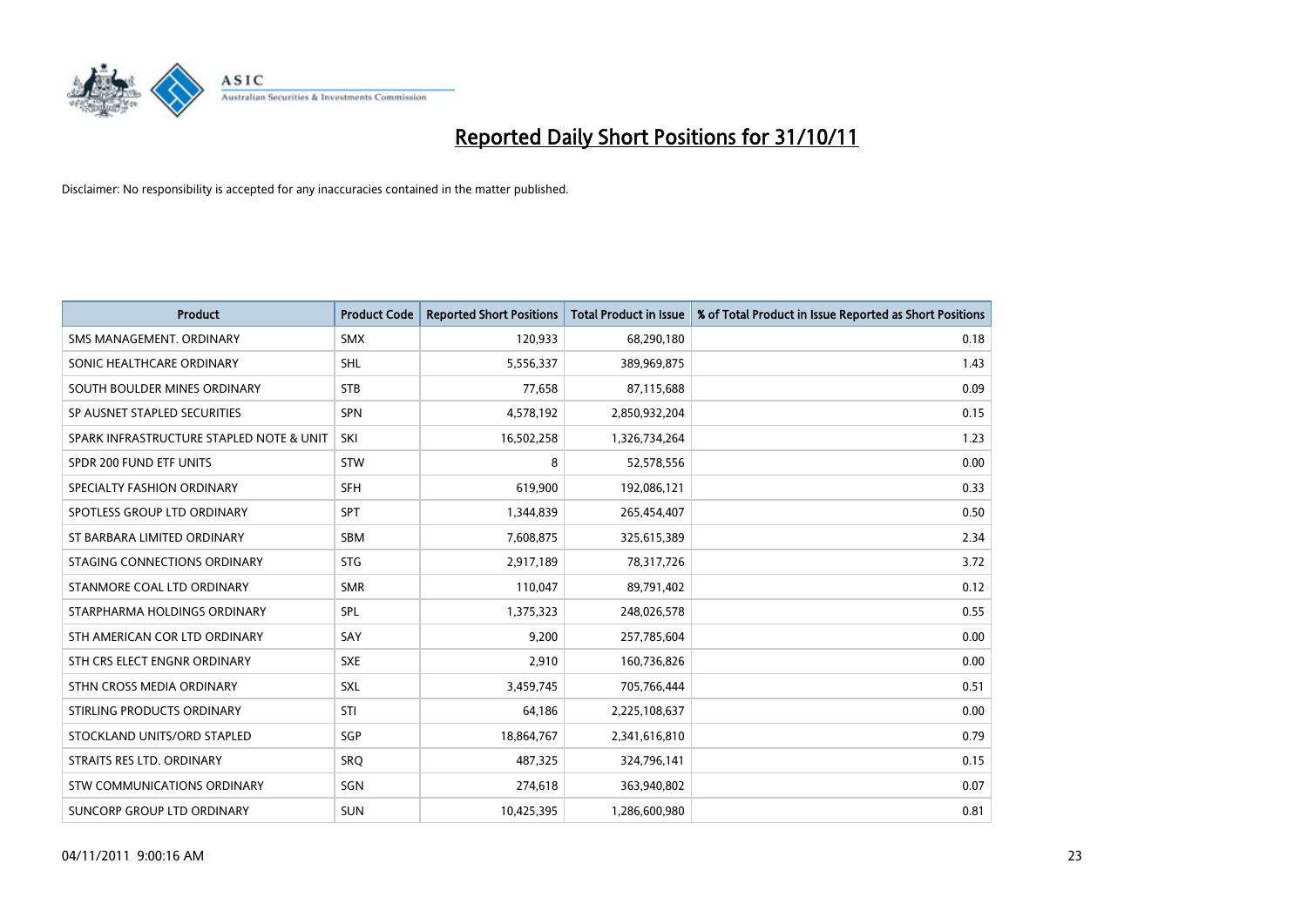

| <b>Product</b>                       | <b>Product Code</b> | <b>Reported Short Positions</b> | <b>Total Product in Issue</b> | % of Total Product in Issue Reported as Short Positions |
|--------------------------------------|---------------------|---------------------------------|-------------------------------|---------------------------------------------------------|
| SUNDANCE ENERGY ORDINARY             | <b>SEA</b>          | 671                             | 277,098,474                   | 0.00                                                    |
| SUNDANCE RESOURCES ORDINARY          | <b>SDL</b>          | 7,577,560                       | 2,898,082,169                 | 0.26                                                    |
| SUNLAND GROUP LTD ORDINARY           | <b>SDG</b>          | 47,545                          | 201,578,526                   | 0.02                                                    |
| SUPER RET REP LTD ORDINARY           | <b>SUL</b>          | 2,216,230                       | 185,306,121                   | 1.20                                                    |
| SUPER RET REP LTD RIGHTS 09-NOV-11   | <b>SULR</b>         | 7,991                           | 62,592,606                    | 0.01                                                    |
| SWICK MINING ORDINARY                | <b>SWK</b>          | 1,548                           | 236,724,970                   | 0.00                                                    |
| SYMEX HOLDINGS ORDINARY              | <b>SYM</b>          | 6,633                           | 191,593,493                   | 0.00                                                    |
| TABCORP HOLDINGS LTD ORDINARY        | <b>TAH</b>          | 10,219,888                      | 712,805,880                   | 1.43                                                    |
| <b>TALENT2 INTERNATION ORDINARY</b>  | <b>TWO</b>          | 7                               | 147,257,826                   | 0.00                                                    |
| TAP OIL LIMITED ORDINARY             | <b>TAP</b>          | 3,143,766                       | 240,995,311                   | 1.30                                                    |
| TASSAL GROUP LIMITED ORDINARY        | <b>TGR</b>          | 89,867                          | 146,304,404                   | 0.05                                                    |
| <b>TATTS GROUP LTD ORDINARY</b>      | <b>TTS</b>          | 14,036,048                      | 1,340,756,623                 | 1.05                                                    |
| TECHNICHE LIMITED. ORDINARY          | <b>TCN</b>          | 247,759                         | 223,592,656                   | 0.11                                                    |
| <b>TELECOM CORPORATION ORDINARY</b>  | <b>TEL</b>          | 14,719,217                      | 1,924,943,857                 | 0.75                                                    |
| TELSTRA CORPORATION, ORDINARY        | <b>TLS</b>          | 34,636,068                      | 12,443,074,357                | 0.24                                                    |
| TEN NETWORK HOLDINGS ORDINARY        | <b>TEN</b>          | 36,646,723                      | 1,045,236,720                 | 3.50                                                    |
| TERANGA GOLD CORP CDI 1:1            | <b>TGZ</b>          | 163,804                         | 154,318,006                   | 0.09                                                    |
| TFS CORPORATION LTD ORDINARY         | <b>TFC</b>          | 284,663                         | 276,453,042                   | 0.10                                                    |
| THE REJECT SHOP ORDINARY             | <b>TRS</b>          | 1,397,488                       | 26,071,170                    | 5.34                                                    |
| THOR MINING PLC CHESS DEPOSITARY 1:1 | <b>THR</b>          | 2,307                           | 222,489,120                   | 0.00                                                    |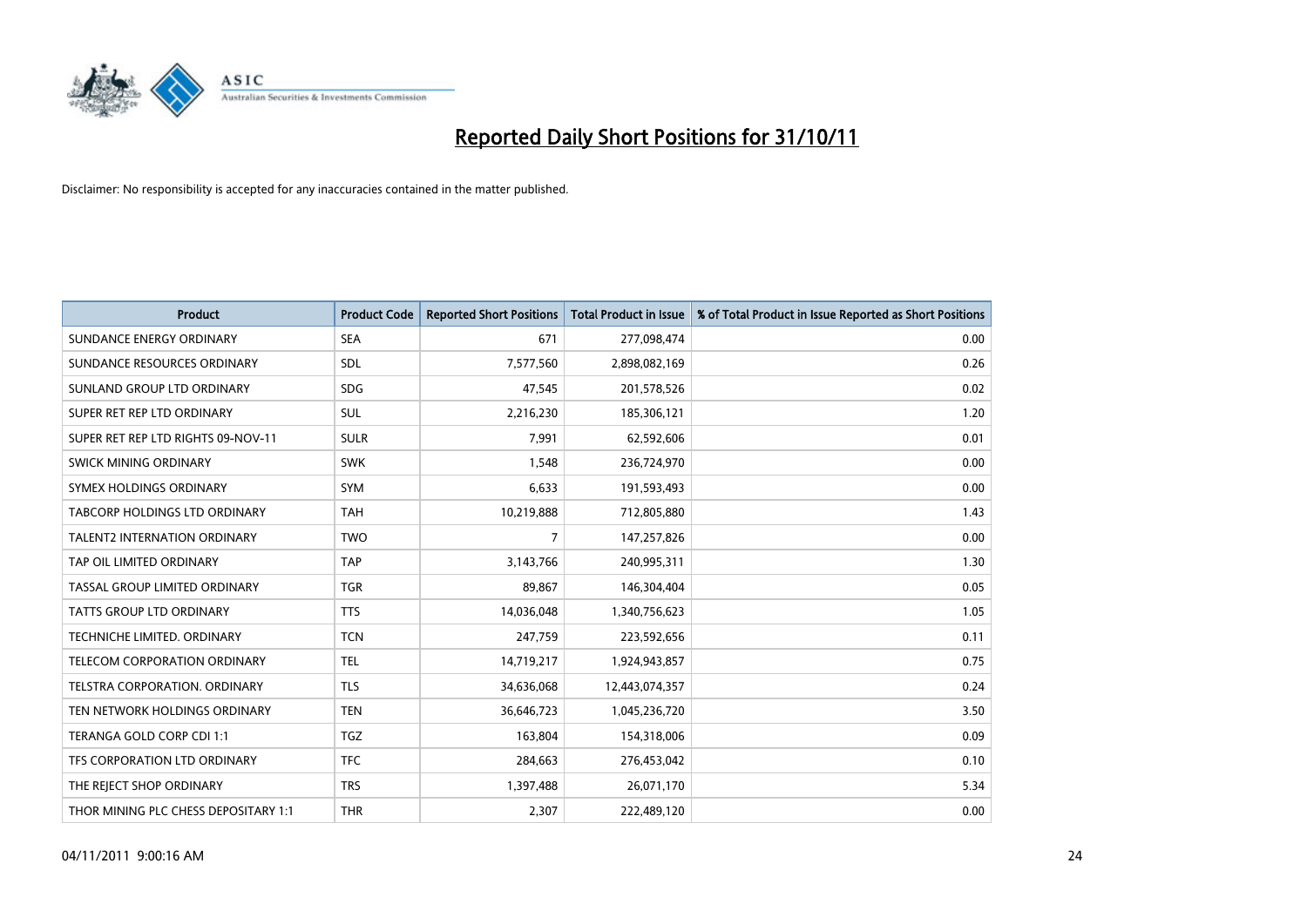

| <b>Product</b>                       | <b>Product Code</b> | <b>Reported Short Positions</b> | <b>Total Product in Issue</b> | % of Total Product in Issue Reported as Short Positions |
|--------------------------------------|---------------------|---------------------------------|-------------------------------|---------------------------------------------------------|
| THORN GROUP LIMITED ORDINARY         | <b>TGA</b>          | 55,597                          | 146,091,970                   | 0.03                                                    |
| TIGER RESOURCES ORDINARY             | <b>TGS</b>          | 618,738                         | 671,110,549                   | 0.08                                                    |
| <b>TISHMAN SPEYER UNITS</b>          | <b>TSO</b>          | 188,166                         | 338,440,904                   | 0.06                                                    |
| TNG LIMITED ORDINARY                 | <b>TNG</b>          | 4,321                           | 284,803,062                   | 0.00                                                    |
| TOLL HOLDINGS LTD ORDINARY           | <b>TOL</b>          | 22,433,337                      | 717,133,875                   | 3.11                                                    |
| TORO ENERGY LIMITED ORDINARY         | <b>TOE</b>          | 35,404                          | 975,436,676                   | 0.00                                                    |
| <b>TOWER LIMITED ORDINARY</b>        | <b>TWR</b>          | 689,519                         | 265,176,580                   | 0.26                                                    |
| TOX FREE SOLUTIONS ORDINARY          | <b>TOX</b>          | 14,801                          | 96,503,382                    | 0.01                                                    |
| TPG TELECOM LIMITED ORDINARY         | <b>TPM</b>          | 4,572,461                       | 783,895,606                   | 0.57                                                    |
| <b>TRANSFIELD SERVICES ORDINARY</b>  | <b>TSE</b>          | 4,155,056                       | 549,715,957                   | 0.74                                                    |
| TRANSPACIFIC INDUST. ORDINARY        | <b>TPI</b>          | 15,322,441                      | 960,638,735                   | 1.61                                                    |
| TRANSURBAN GROUP TRIPLE STAPLED SEC. | <b>TCL</b>          | 1,249,126                       | 1,450,831,425                 | 0.07                                                    |
| TREASURY WINE ESTATE ORDINARY        | <b>TWE</b>          | 14,678,073                      | 647,227,144                   | 2.23                                                    |
| TRINITY GROUP STAPLED SECURITIES     | <b>TCO</b>          | 3,419                           | 203,405,927                   | 0.00                                                    |
| TROY RESOURCES NL ORDINARY           | <b>TRY</b>          | 86,349                          | 88,149,823                    | 0.10                                                    |
| UGL LIMITED ORDINARY                 | UGL                 | 4,245,699                       | 166,047,171                   | 2.56                                                    |
| UNILIFE CORPORATION CDI 6:1          | <b>UNS</b>          | 913,973                         | 264,133,452                   | 0.34                                                    |
| <b>VDM GROUP LIMITED ORDINARY</b>    | <b>VMG</b>          | 11,116                          | 932,485,103                   | 0.00                                                    |
| <b>VENTURE MINERALS ORDINARY</b>     | <b>VMS</b>          | 317,186                         | 221,093,592                   | 0.13                                                    |
| VIEW RESOURCES LTD ORDINARY          | <b>VRE</b>          | 1,760                           | 881,953,670                   | 0.00                                                    |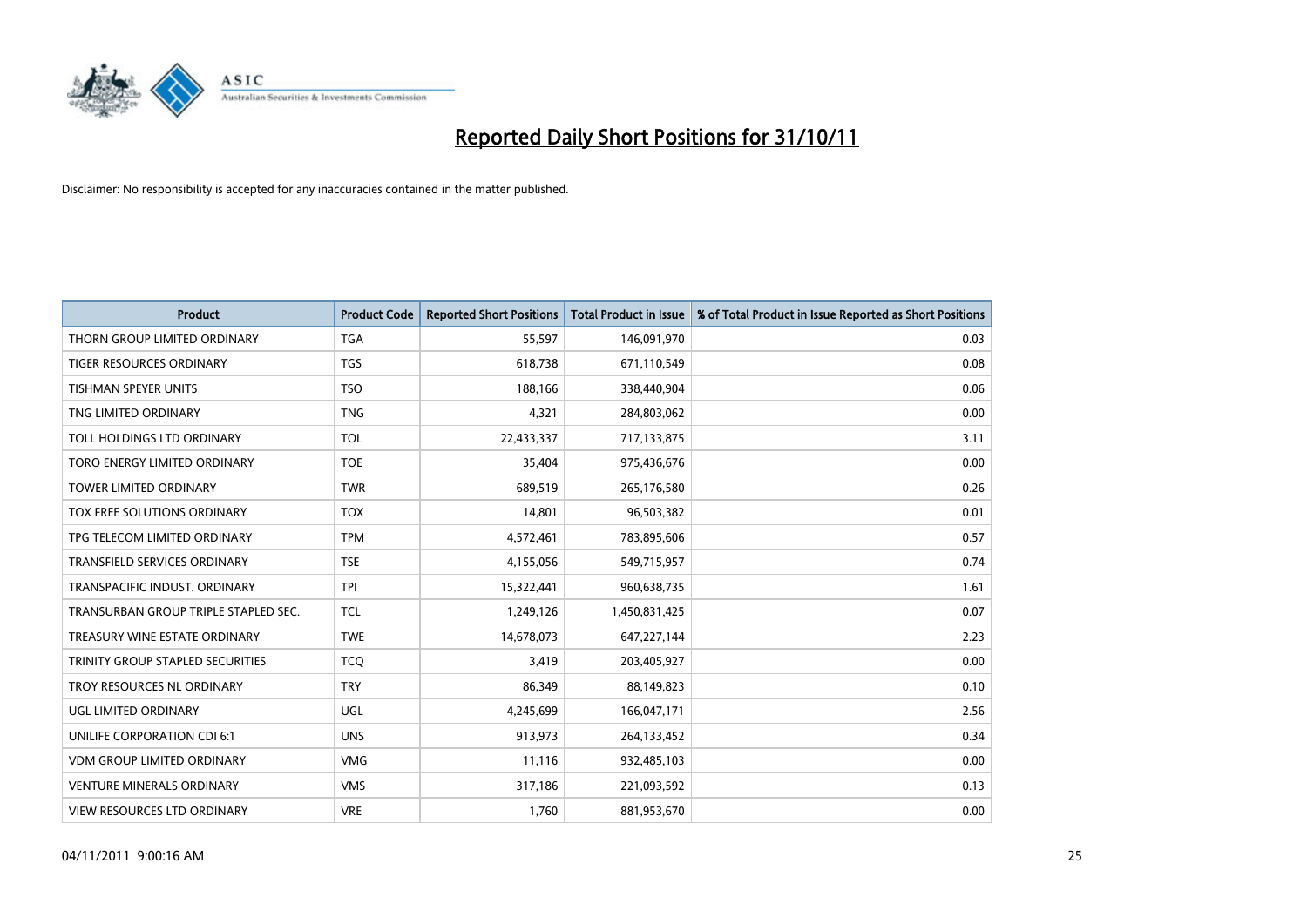

| <b>Product</b>                         | <b>Product Code</b> | <b>Reported Short Positions</b> | <b>Total Product in Issue</b> | % of Total Product in Issue Reported as Short Positions |
|----------------------------------------|---------------------|---------------------------------|-------------------------------|---------------------------------------------------------|
| <b>VIRGIN BLUE HOLDINGS ORDINARY</b>   | <b>VBA</b>          | 47,361,562                      | 2,210,197,600                 | 2.12                                                    |
| VISION GROUP HLDGS ORDINARY            | <b>VGH</b>          | 78,000                          | 74,520,926                    | 0.10                                                    |
| <b>VITA GROUP LTD ORDINARY</b>         | <b>VTG</b>          | 75,190                          | 142,499,800                   | 0.05                                                    |
| VITERRA INC CDI 1:1                    | <b>VTA</b>          | 3,828                           | 68,629,939                    | 0.01                                                    |
| <b>WATPAC LIMITED ORDINARY</b>         | <b>WTP</b>          | 229,777                         | 185,160,973                   | 0.12                                                    |
| <b>WDS LIMITED ORDINARY</b>            | <b>WDS</b>          | 701                             | 144,740,614                   | 0.00                                                    |
| WEBIET LIMITED ORDINARY                | <b>WEB</b>          | 52,338                          | 73,188,062                    | 0.07                                                    |
| <b>WESFARMERS LIMITED ORDINARY</b>     | <b>WES</b>          | 21,685,853                      | 1,005,809,695                 | 2.13                                                    |
| WESFARMERS LIMITED PARTIALLY PROTECTED | <b>WESN</b>         | 273,893                         | 151,262,467                   | 0.18                                                    |
| WESTERN AREAS NL ORDINARY              | <b>WSA</b>          | 11,133,411                      | 179,735,899                   | 6.17                                                    |
| WESTERN DESERT RES. ORDINARY           | <b>WDR</b>          | 948                             | 207,049,414                   | 0.00                                                    |
| WESTFIELD GROUP ORD/UNIT STAPLED SEC   | <b>WDC</b>          | 11,520,090                      | 2,308,988,539                 | 0.48                                                    |
| WESTFIELD RETAIL TST UNIT STAPLED      | <b>WRT</b>          | 45,907,212                      | 3,054,166,195                 | 1.49                                                    |
| <b>WESTPAC BANKING CORP ORDINARY</b>   | <b>WBC</b>          | 72,587,538                      | 3,030,300,126                 | 2.37                                                    |
| WHITE ENERGY COMPANY ORDINARY          | <b>WEC</b>          | 4,019,908                       | 316,104,241                   | 1.28                                                    |
| WHITEHAVEN COAL ORDINARY               | <b>WHC</b>          | 940,265                         | 494,468,415                   | 0.18                                                    |
| WHK GROUP LIMITED ORDINARY             | <b>WHG</b>          | 34,194                          | 265,200,652                   | 0.01                                                    |
| WILDHORSE ENERGY ORDINARY              | <b>WHE</b>          | 26,413                          | 250,928,627                   | 0.01                                                    |
| WINDIMURRA VANADIUM ORDINARY           | <b>WVL</b>          | 163,685                         | 154,278,674                   | 0.11                                                    |
| WOODSIDE PETROLEUM ORDINARY            | <b>WPL</b>          | 2,518,314                       | 805,671,604                   | 0.28                                                    |